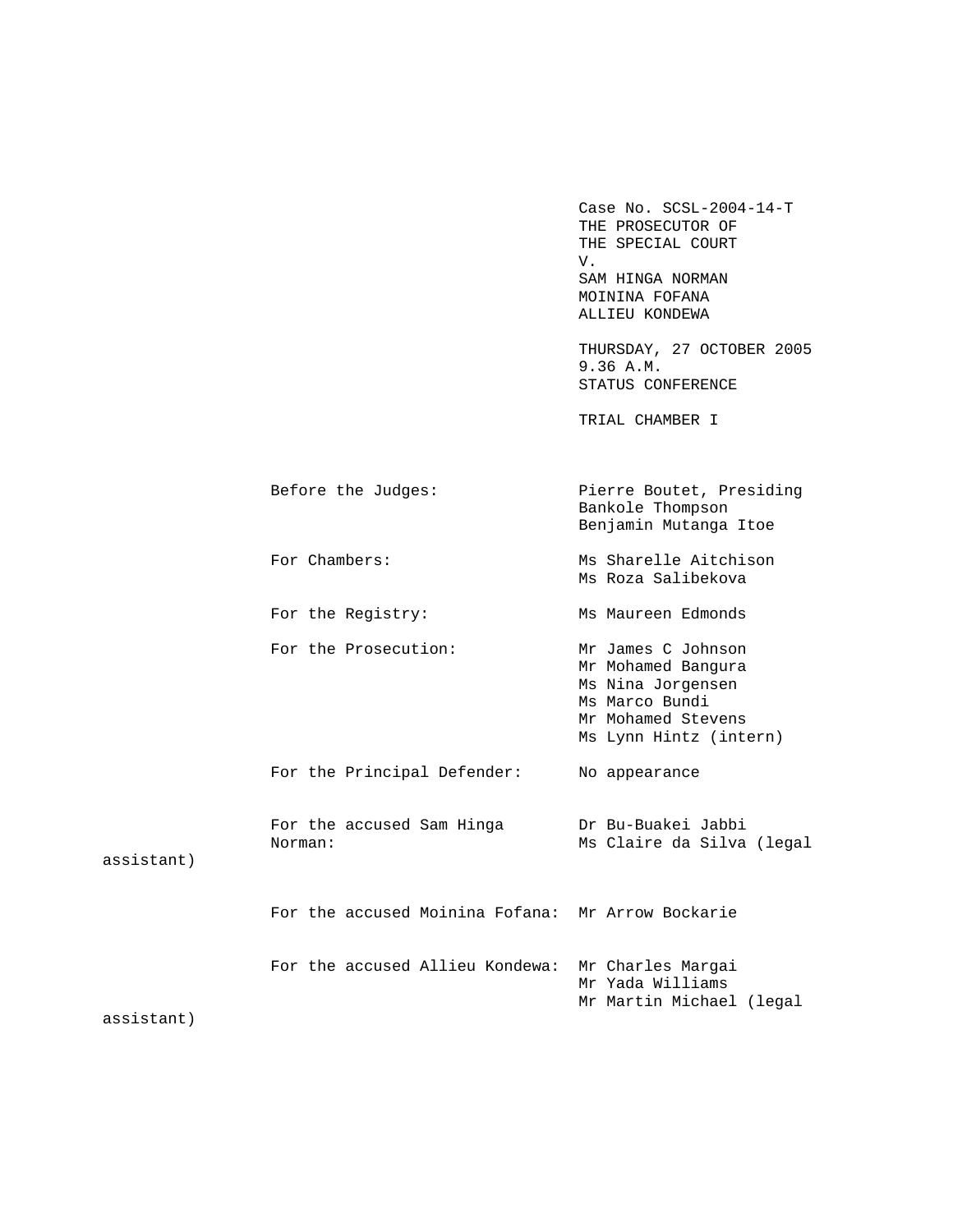| Page 2   |              | 27 OCTOBER 2005                                                | OPEN SESSION |
|----------|--------------|----------------------------------------------------------------|--------------|
|          |              |                                                                |              |
|          | $\mathbf{1}$ | Thursday, 27 October 2005                                      |              |
|          | 2            | $[CDF270CT05A - CR]$                                           |              |
|          | 3            | [Status Conference]                                            |              |
|          | 4            | [Open session]                                                 |              |
|          | 5            | [Accused Fofana and Kondewa present]                           |              |
|          | 6            | [Upon commencing at 9.36 a.m.]                                 |              |
| May      | 7            | PRESIDING JUDGE: Good morning, ladies and gentlemen.           |              |
|          | 8            | I ask for representation for the first accused.                |              |
|          | 9            | Dr Bu-Buakei Jabbi and Claire da Silva.<br>MR JABBI:           |              |
|          | 10           | MR BOCKARIE: For the second accused, Mr Arrow Bockarie.        |              |
|          | 11           | MR MARGAI: For the third accused, Margai, Williams and         |              |
|          | 12           | Michael.                                                       |              |
|          | 13           | To my left, Marco Bundi, Nina Jorgensen,<br>MR BANGURA:        |              |
|          | 14           | Jim Johnson and myself, Mohamed Bangura.                       |              |
| provided | 15           | PRESIDING JUDGE: I understand you have all been                |              |
|          | 16           | with the agenda items for the status conference. It is not a   |              |
|          | 17           | detailed one, but you know the subject matter to be discussed  |              |
|          | 18           | this morning. You have also been served by the order of the    |              |
|          | 19           | Chamber of 22 October. The status conference this morning is   |              |
|          | 20           | held pursuant to that order and the purpose is to consider the |              |
|          | 21           | preparation and presentation of the defence case in this CDF   |              |
| this     | 22           | Having stated the purpose of this status conference<br>trial.  |              |
|          | 23           | morning, I would like to move into the trial preparation and   |              |

NORMAN ET AL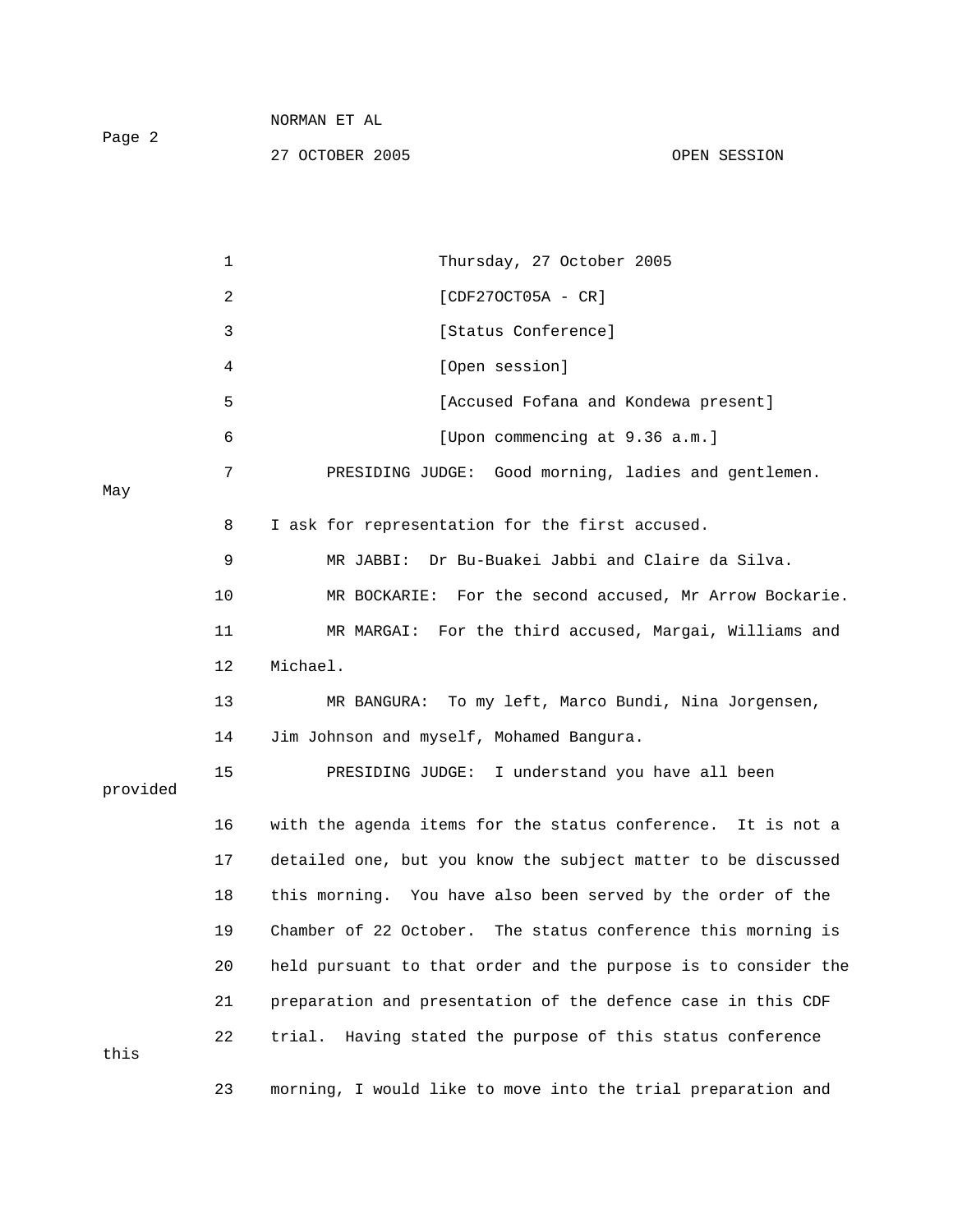| defence | 24 | logistics and remind all of you that there will be a pre-     |
|---------|----|---------------------------------------------------------------|
|         | 25 | conference held on 11 January. That will be just before the   |
| on      | 26 | succession of the CDF trial which is, hopefully, to commence  |
|         | 27 | 17 January 2006. I may come back to these dates later, but we |
| assist  | 28 | will proceed with the next item on the agenda, which will     |
|         | 29 | in making some further assessment as to the duration of that  |

| Page 3 | NORMAN ET AL    |              |
|--------|-----------------|--------------|
|        | 27 OCTOBER 2005 | OPEN SESSION |

|           | 1              | session.                                                    |
|-----------|----------------|-------------------------------------------------------------|
|           | $\overline{a}$ | Witnesses are the other item on the agenda. Would           |
| number    | 3              | court-appointed counsel for the first accused indicate the  |
| accused   | 4              | of witnesses they intend to call on behalf of the first     |
| defence   | 5              | and whether they will call any joint witness with other     |
| when      | 6              | teams? Obviously it will apply to the other defence teams   |
|           | 7              | we get there. Dr Jabbi, you're first. I repeat my question: |
| witnesses | 8              | The Court would like some indication of the number of       |
|           | 9              | you intend to call on behalf of the first accused.          |
| calling   | 10             | MR JABBI: My Lords, we are working on the basis of          |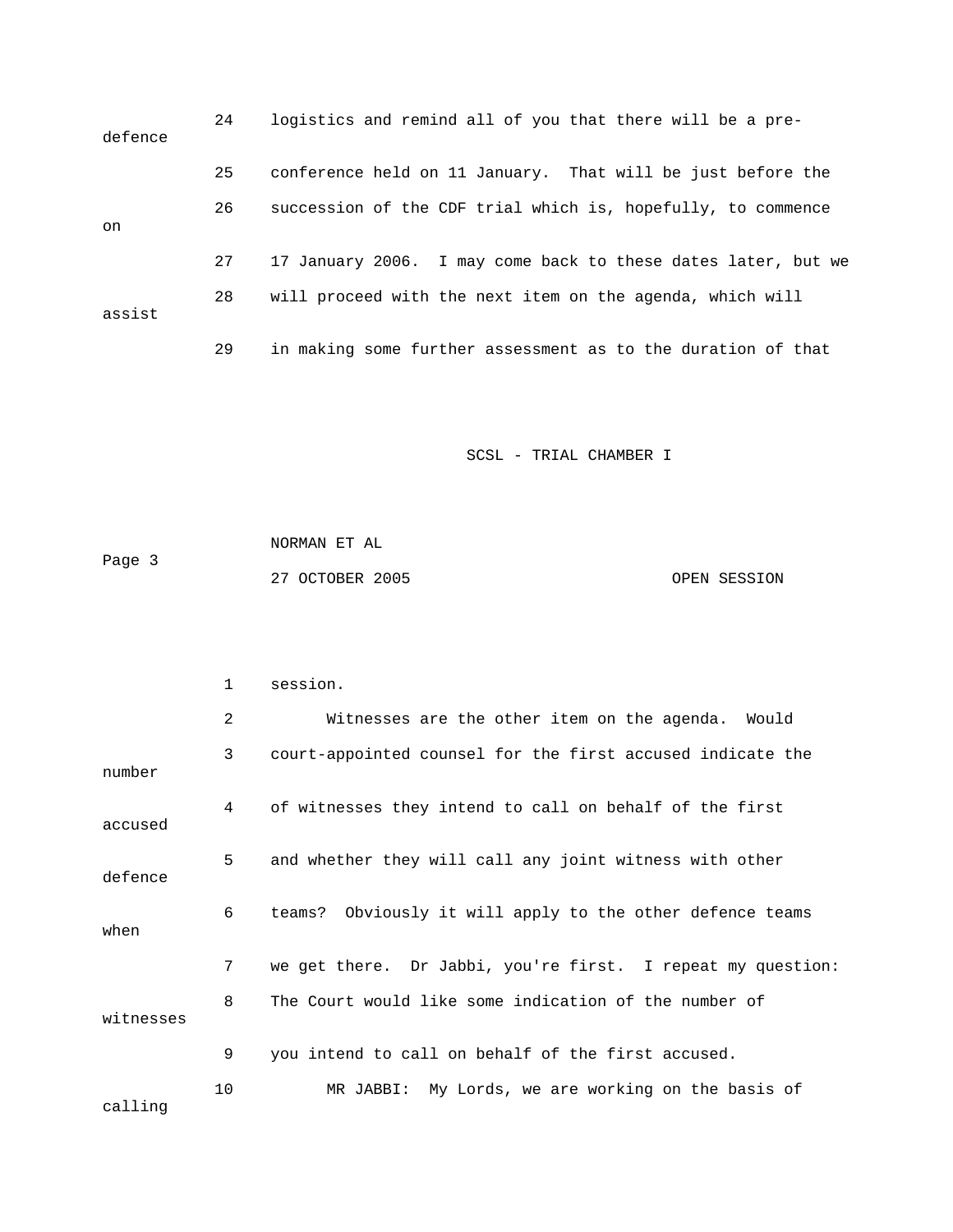11 around 80 witnesses.

 12 PRESIDING JUDGE: Eighty, 8-0? 13 MR JABBI: Yes, My Lord, but that could be scaled down 14 according to circumstances. 15 PRESIDING JUDGE: Well, I hope you will be working hard to 16 reduce that number in discussions with your colleagues from the 17 other defence teams. I would certainly appreciate it if there 18 are common witnesses that they be called, whether it is by the 19 first accused, second accused or third accused. I can only ask 20 for cooperation and consultation between the teams to try to 21 reduce the number as much as possible, without making any 22 pronouncement or decision at this stage as to the number of 23 witnesses you feel may be called. I hear you to say at this 24 stage that you are still at the 80 witness mark? 25 MR JABBI: Yes, My Lord. That takes us to the second 26 question; that is, the points you have just made about whether 27 joint witnesses will be called by the defence teams. We will, of 28 course, endeavour to scale down the number of witnesses as much 29 as possible. There is already a common understanding among the

SCSL - TRIAL CHAMBER I

NORMAN ET AL

Page 4

27 OCTOBER 2005 OPEN SESSION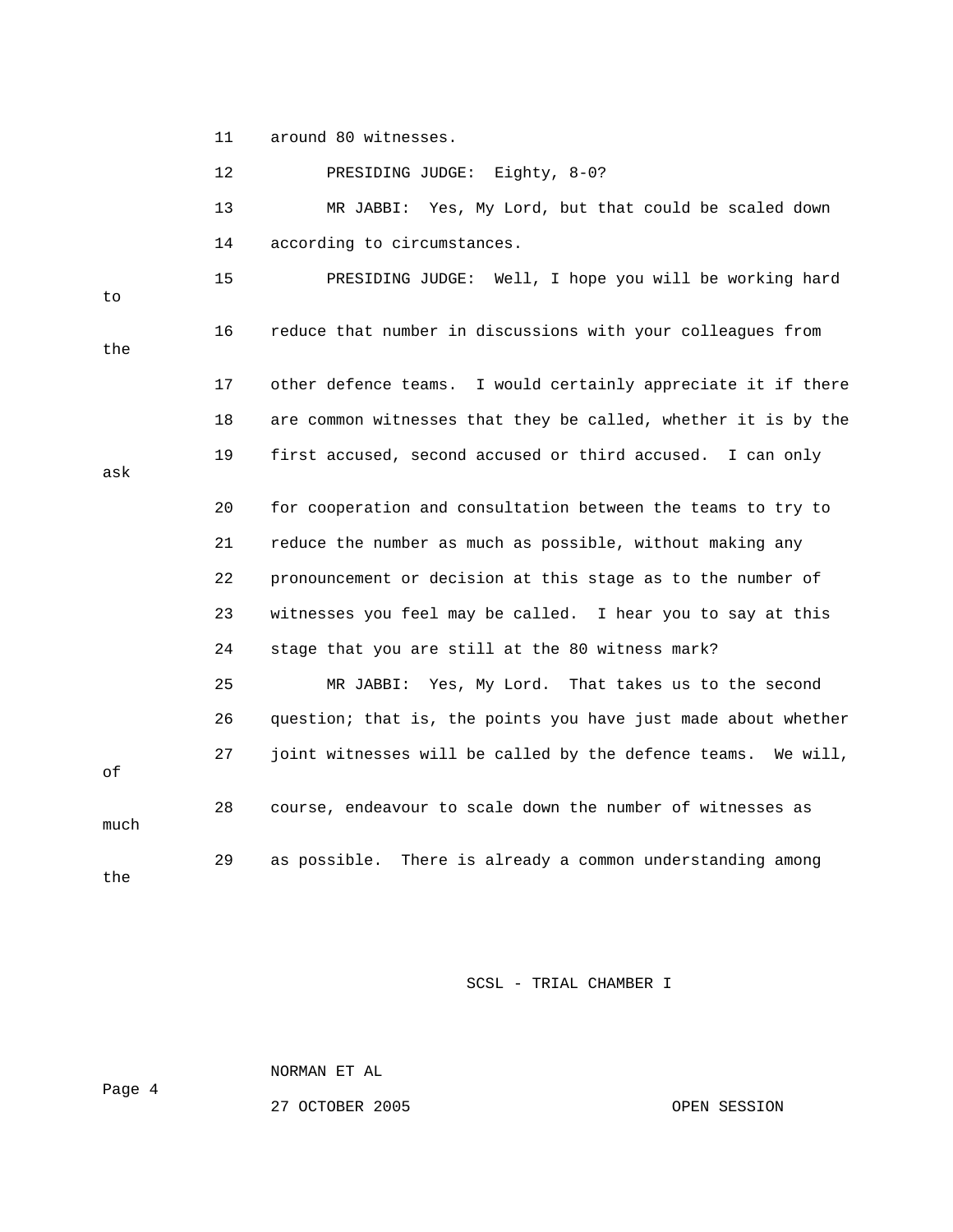| joint    | 1              | three defence teams that there will have to be a number of     |
|----------|----------------|----------------------------------------------------------------|
| to       | $\overline{2}$ | witnesses. We haven't clarified that situation, but we hope    |
|          | 3              | be in a position to do so before the end of November, My Lord. |
|          | 4              | PRESIDING JUDGE: Very well. We will proceed with the           |
| have     | 5              | second accused. Before you sit down, do my learned brothers    |
|          | 6              | questions?<br>Justice Itoe?                                    |
| envisage | 7              | JUDGE ITOE: Just a simple question to help us to               |
| himself? | 8              | the logistics. Is the accused testifying as a witness          |
|          | 9              | MR JABBI: My Lord, that is question D. I don't know            |
|          | 10             | whether I can safely defer an answer to that until --          |
|          | 11             | JUDGE ITOE: All right.                                         |
| Jabbi.   | 12             | PRESIDING JUDGE: Justice Thompson? Thank you, Dr               |
|          | 13             | Mr Bockarie for the second accused?                            |
|          | 14             | MR BOCKARIE: Yes, at the moment we are contemplating at        |
|          | 15             | most 30 witnesses. It is very likely between 30, at the most,  |
|          | 16             | and at least 25.                                               |
|          | 17             | Somewhere in between 25 and 30?<br>PRESIDING JUDGE:            |
|          | 18             | Yes, My Lord.<br>MR BOCKARIE:                                  |
| that     | 19             | Would that include common witnesses<br>PRESIDING JUDGE:        |
|          | 20             | could be called, or is it specific to the second accused?      |
| planned  | 21             | My Lord, for now, meetings have been<br>MR BOCKARIE:           |
| that     | 22             | to discuss with the respective defence teams the witnesses     |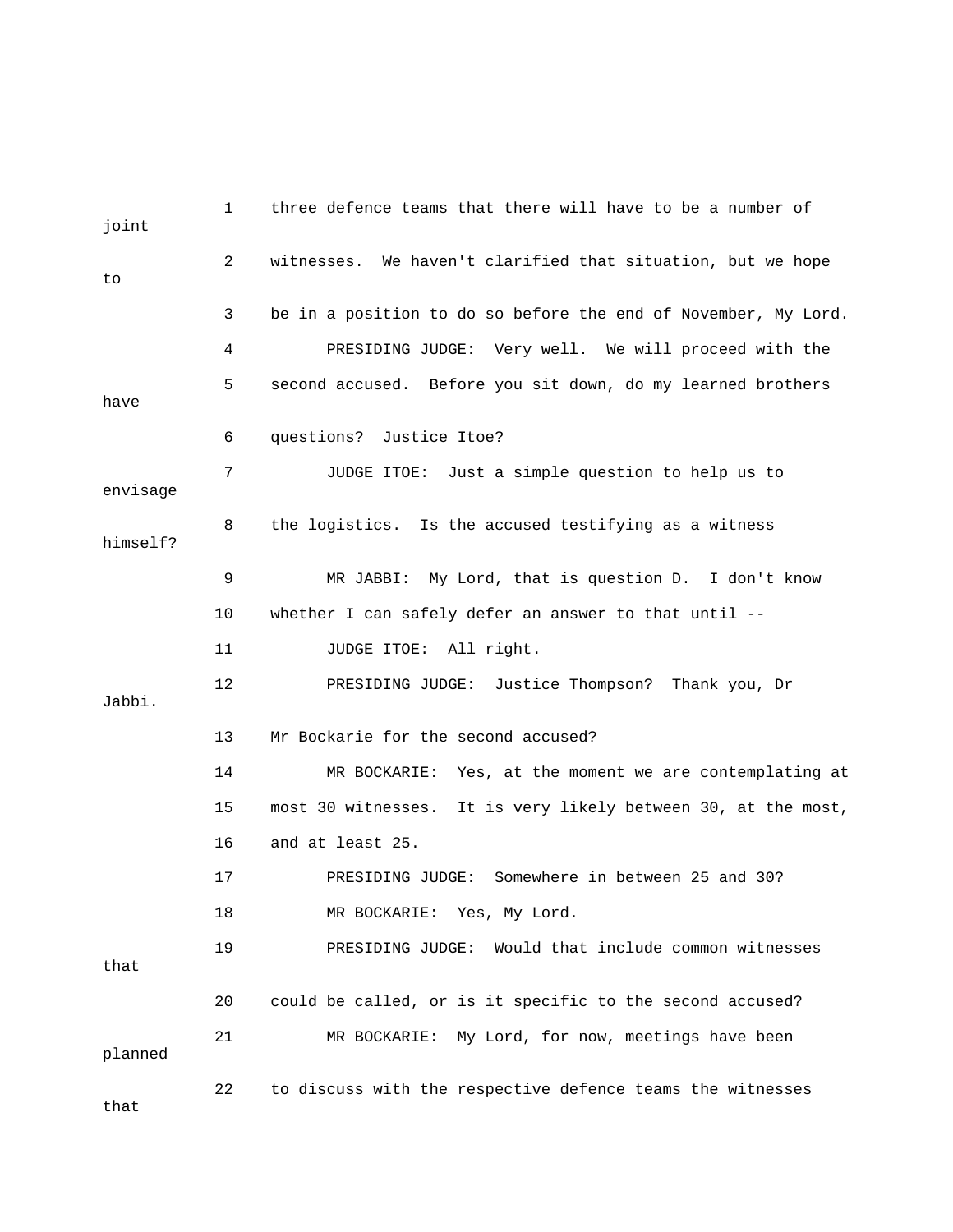| for | 23 | will be of common interest to all the accused persons. So,     |
|-----|----|----------------------------------------------------------------|
| 30  | 24 | now, I cannot give a specific answer as to whether that 25 to  |
|     | 25 | will include the joint witnesses, but it is highly probable it |
|     | 26 | will.                                                          |
|     | 27 | PRESIDING JUDGE: Mr Margai for the third accused?              |
|     | 28 | MR MARGAI: Not more than 30, 35.                               |
| 35  | 29 | PRESIDING JUDGE: I take it that as part of this 30 to          |

 NORMAN ET AL Page 5 27 OCTOBER 2005 OPEN SESSION

 1 you still have to make an assessment about the joint witnesses 2 that will be called? 3 MR MARGAI: That is correct. 4 PRESIDING JUDGE: Thank you. Justice Itoe, do you have any 5 questions? Justice Thompson? 6 JUDGE THOMPSON: No. 7 PRESIDING JUDGE: Before we proceed with some other issue, 8 on the witness issue I would like to inquire with each defence 9 team, once again, in the preparation of your case, whether any 10 accused will be calling character witnesses. If you do, we would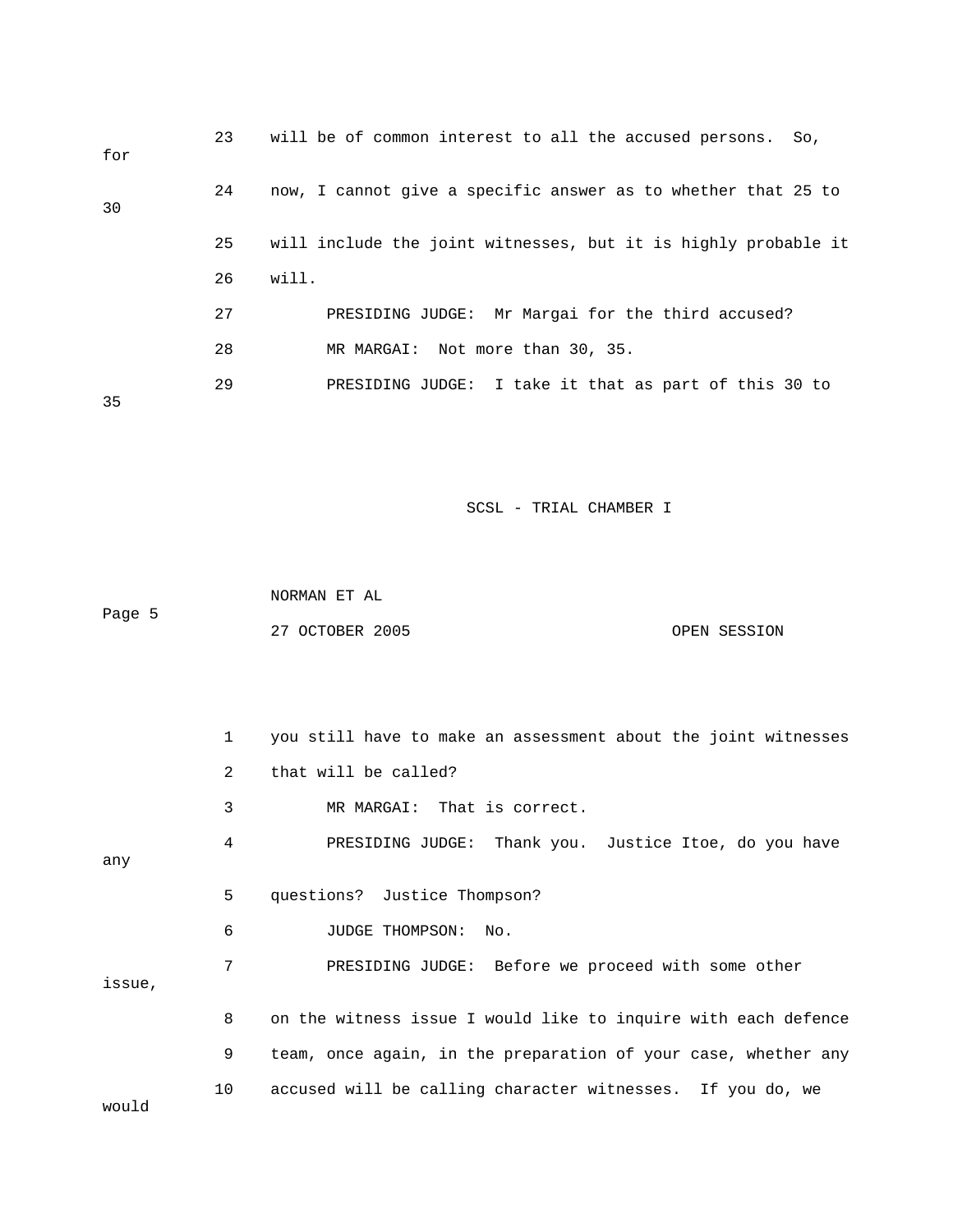| sequence    | 11      | like to be informed if only because to follow the proper       |
|-------------|---------|----------------------------------------------------------------|
|             | $12 \,$ | at that particular moment. Presumably if a team calls a        |
| be          | 13      | character witness or more than one character witness, it will  |
|             | 14      | done not in a joint fashion normally, but it will be for one   |
|             | 15      | specific accused. If you do intend to call more than one       |
| using       | 16      | character witness, may I suggest that you consider as well     |
| two,        | 17      | Rule 92 bis.<br>In other words, you can produce one and maybe  |
|             | 18      | but if you have the intention to produce more than one or two, |
|             | 19      | unless you feel that it is absolutely necessary that the Court |
| as a        | 20      | hear and see these witnesses, that you consider using 92 bis   |
|             | 21      | possible avenue.                                               |
| about       | 22      | So is there any question as a result of my comments            |
|             | 23      | character witnesses? Again this is, at this time, just an      |
| necessarily | 24      | inquiry from the Bench as to what it is. We are not            |
|             | 25      | suggesting you should call character witnesses, but if you do  |
|             | 26      | call them we would like that it be done in an orderly fashion  |
|             | 27      | and, if at all possible, as I say, that you think of using     |
|             | 28      | Rule 92 bis.                                                   |
| with        | 29      | So there is another issue that we would like to raise          |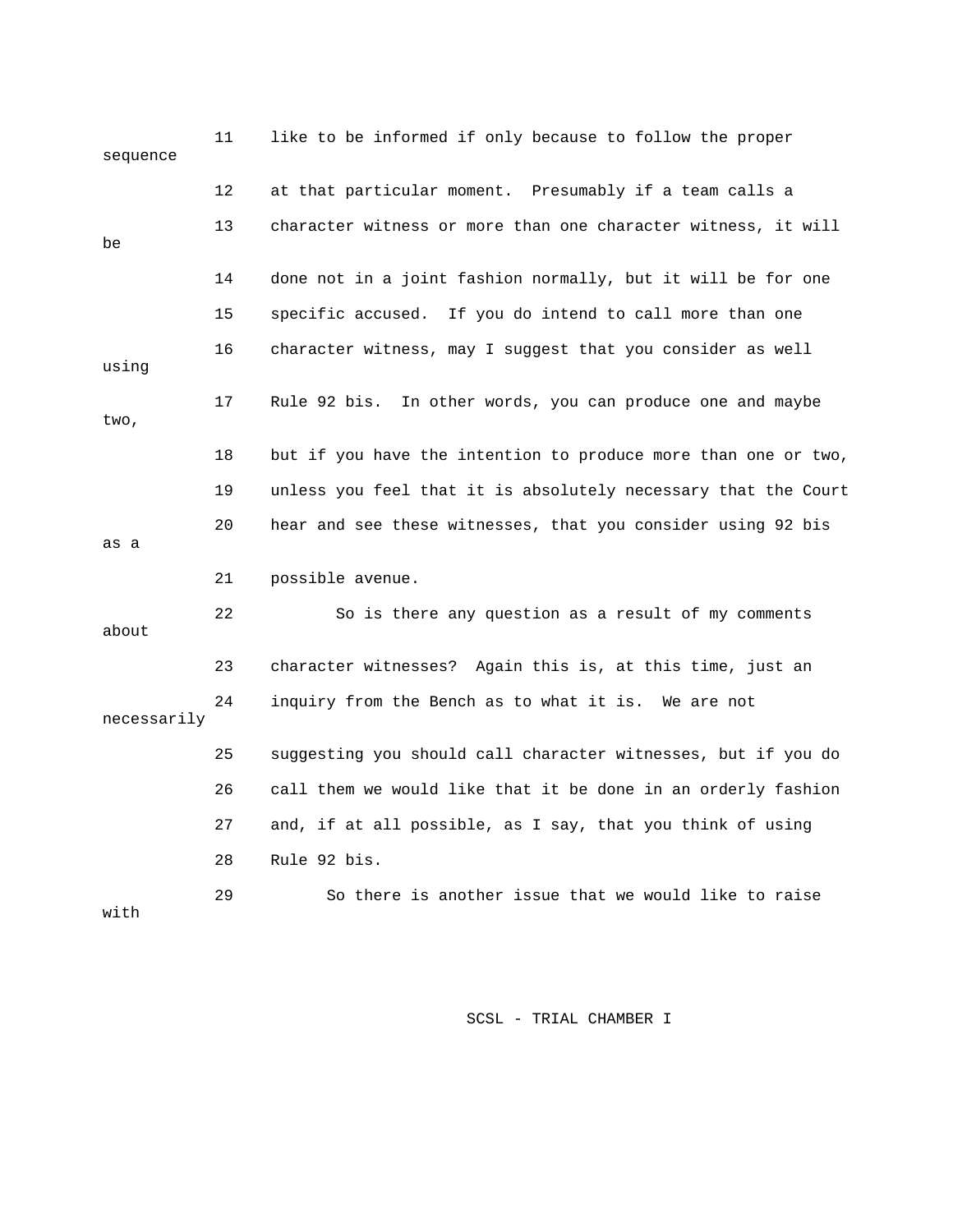### NORMAN ET AL Page 6 27 OCTOBER 2005 CPEN SESSION

|            | 1  | you as to the order of calling witnesses. I will ask           |
|------------|----|----------------------------------------------------------------|
|            | 2  | Justice Thompson to get into this issue with you.              |
| we         | 3  | JUDGE THOMPSON: Learned counsel for the first accused,         |
|            | 4  | will start with you as to how you intend to call witnesses for |
| the        | 5  | the first accused. In other words, do we intend to stick by    |
|            | 6  | normal order or are there any arrangements among the defence   |
|            | 7  | teams to varying the standard procedure? Dr Jabbi?             |
| early      | 8  | MR JABBI: My Lords, on this issue it may well be too           |
| this       | 9  | for us to be definite about how to proceed. We will discuss    |
| up         | 10 | among ourselves, the defence teams, and the decisions we come  |
|            | 11 | with will be communicated to the Court and to Prosecution.     |
| expedition | 12 | JUDGE THOMPSON: Would you like to inject some                  |
| to         | 13 | into that whatever conference or deliberations you might want  |
|            | 14 | hold in respect of that?                                       |
|            | 15 | MR JABBI: We will endeavour to do so, My Lord.                 |
|            | 16 | JUDGE THOMPSON: Counsel for the second accused, is your        |
|            | 17 | position the same as Dr Jabbi?                                 |
|            | 18 | MR BOCKARIE: Yes, My Lord.                                     |
|            | 19 | And I'm assuming, I hope safely,<br><b>JUDGE THOMPSON:</b>     |
| the        | 20 | Mr Margai, your position is consistent with what counsel for   |
|            | 21 | first accused has said.                                        |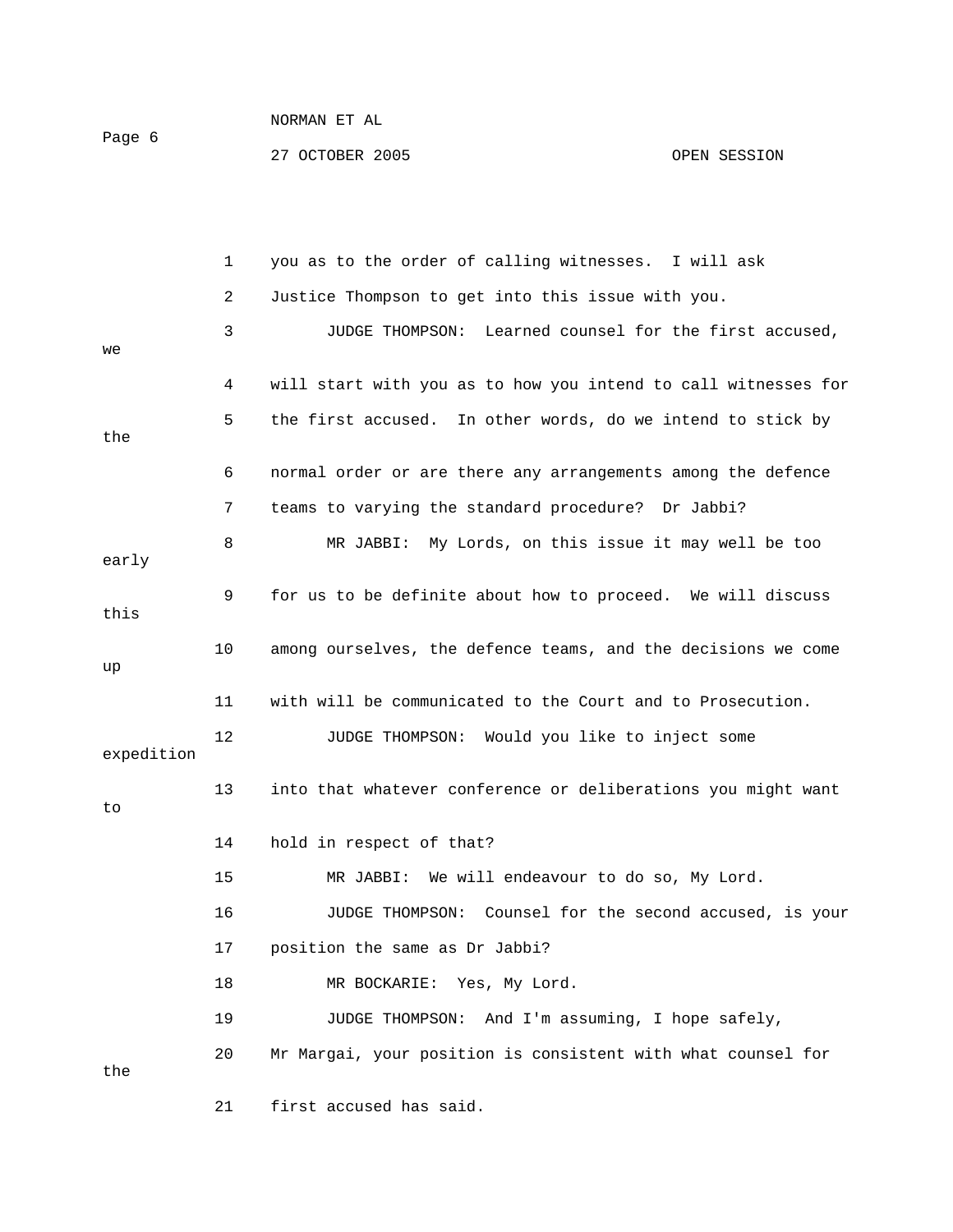| adopt    | 22 | MR MARGAI: My Lord, we would appreciate if we could          |
|----------|----|--------------------------------------------------------------|
| lead     | 23 | the common law practice, the first accused to open his case, |
| examine, | 24 | his witnesses, if need be, second and third will cross-      |
|          | 25 | and at the end of the case for the first accused, the second |
|          | 26 | steps in and then the third.                                 |
| or       | 27 | JUDGE THOMPSON: Are you throwing that as an option now,      |
|          | 28 | would you like to --                                         |
| what     | 29 | MR MARGAI: That is what we would prefer, subject to          |

| Page 7 | NORMAN ET AL    |              |
|--------|-----------------|--------------|
|        | 27 OCTOBER 2005 | OPEN SESSION |

|            | $\mathbf{1}$ | Your Lordships would direct.                                 |  |  |
|------------|--------------|--------------------------------------------------------------|--|--|
| for        | 2            | JUDGE THOMPSON: It would be the same as if the counsel       |  |  |
| for        | $\mathbf{3}$ | the first accused would like to reserve that kind of proffer |  |  |
| want       | 4            | probably deliberations among the Defence teams, but do you   |  |  |
|            | 5            | $\overline{c}$ --                                            |  |  |
| definitely | 6            | MR MARGAI: Well, we have no objection. We are                |  |  |

7 going to have meetings, and we hope we will thrash out those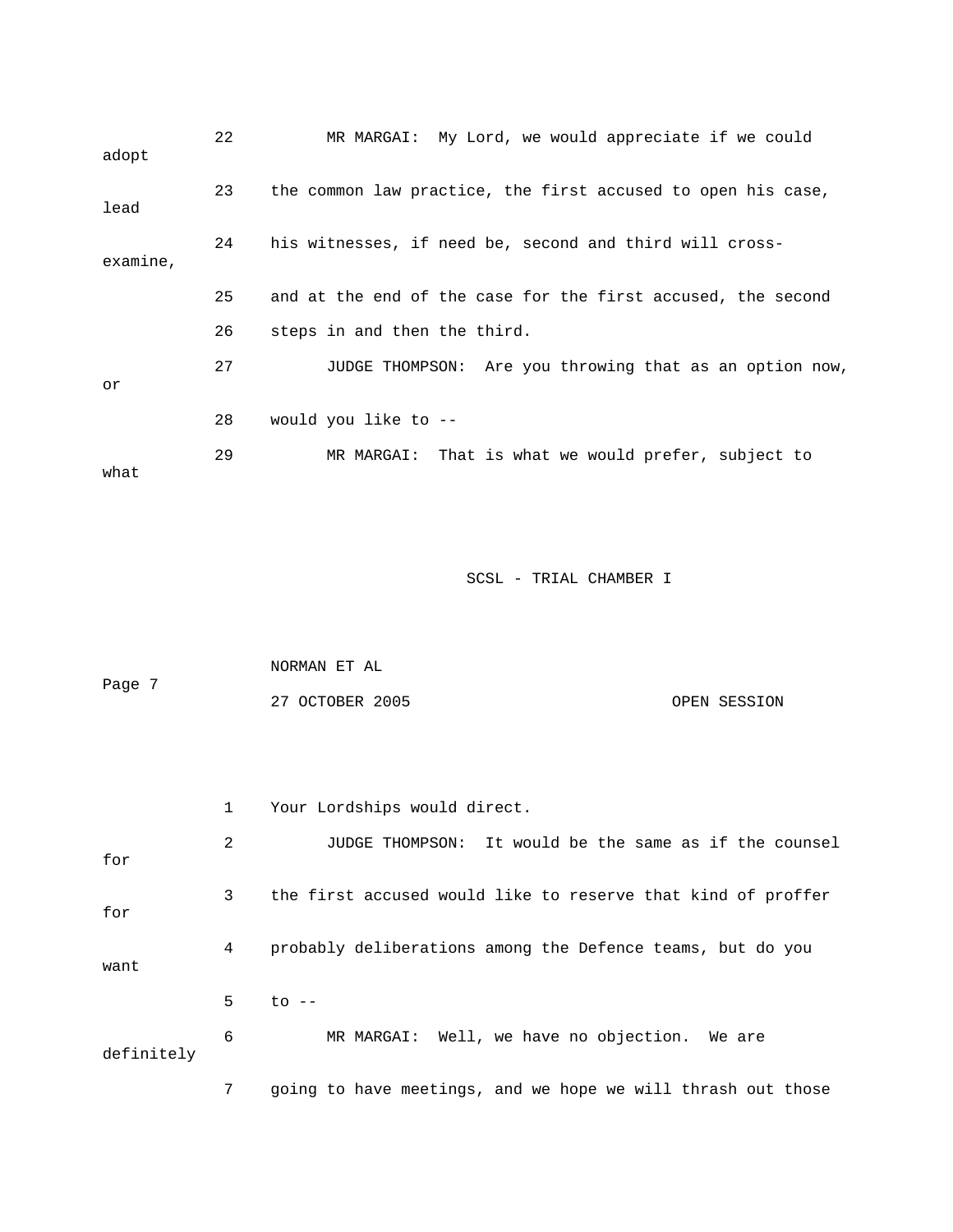8 issues. 9 JUDGE THOMPSON: So we don't want to take what you've 10 suggested as fact. 11 MR MARGAI: As My Lord pleases. 12 PRESIDING JUDGE: But we accept the suggestion at this 13 particular moment. 14 MR MARGAI: It is just a preference. 15 JUDGE THOMPSON: Quite. I understand. That was why I said 16 the standard procedure. Counsel for the third accused, you fall 17 in line. That's it, okay, nobody else. Mr Presiding Judge, over 18 to you. 19 PRESIDING JUDGE: Thank you. Justice Itoe has a question 20 to come back to the character witness. 21 JUDGE ITOE: The question was put to learned counsel as to 22 whether they have any character witnesses to be called. When the 23 Presiding Judge made a preliminary observation on this, I do not 24 think that there was a reply to this question. What would be the 25 reply to this question, Dr Jabbi, for the first accused? We 26 would like to have the records complete on this. 27 MR JABBI: My Lords, my understanding of the Presiding 28 Judge's observations on that was a series of options and 29 considerations expected of the Defence.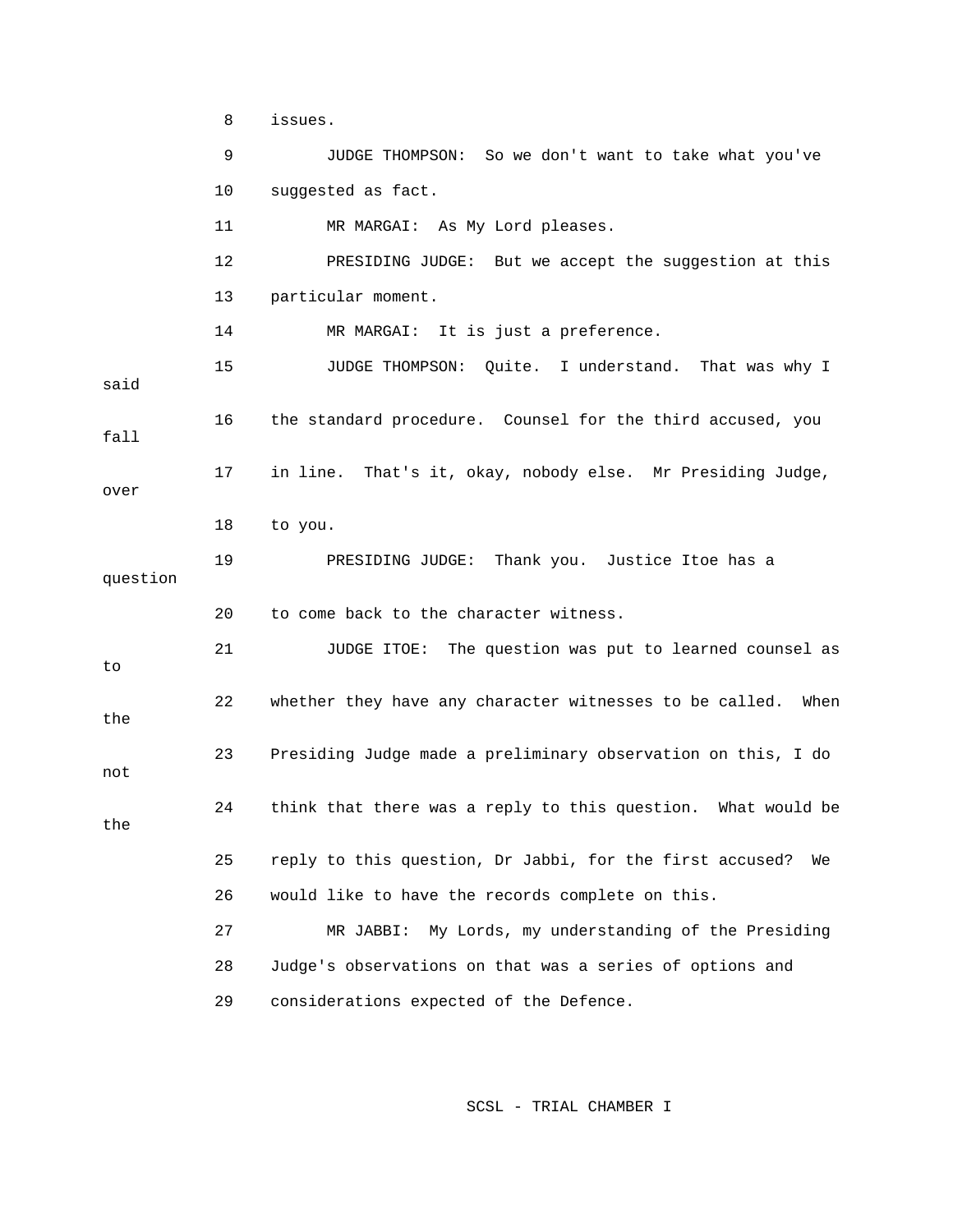|        | NUKMAN LI AL |  |  |
|--------|--------------|--|--|
| Page 8 |              |  |  |

 $M$ 

27 OCTOBER 2005 OPEN SESSION

 1 PRESIDING JUDGE: You're quite right, Dr Jabbi. I may have 2 omitted to be quite precise in my question as to, in addition to, 3 there would be any intention on the part of the first accused, 4 talking to you, to call any character witness. If you do intend, 5 would that be part of your proposed plan of 80 witnesses? 6 MR JABBI: Yes, indeed, My Lord. 7 PRESIDING JUDGE: So you are intending at this time to call 8 character witnesses on behalf of the first accused? 9 MR JABBI: My Lord, I should make comments on the side of 10 caution to say that indeed we are contemplating it, but we cannot 11 say at this time definitely whether we will do so, but it is 12 within our consideration. 13 PRESIDING JUDGE: Thank you. Mr Bockarie? 14 MR BOCKARIE: Yes, My Lord. I hold the same view, My Lord. 15 All these issues are under contemplation. 16 PRESIDING JUDGE: We will not press the issue any further

 18 MR MARGAI: Character witnesses are envisaged within the 19 number given, My Lord.

17 at this moment. And Mr Margai --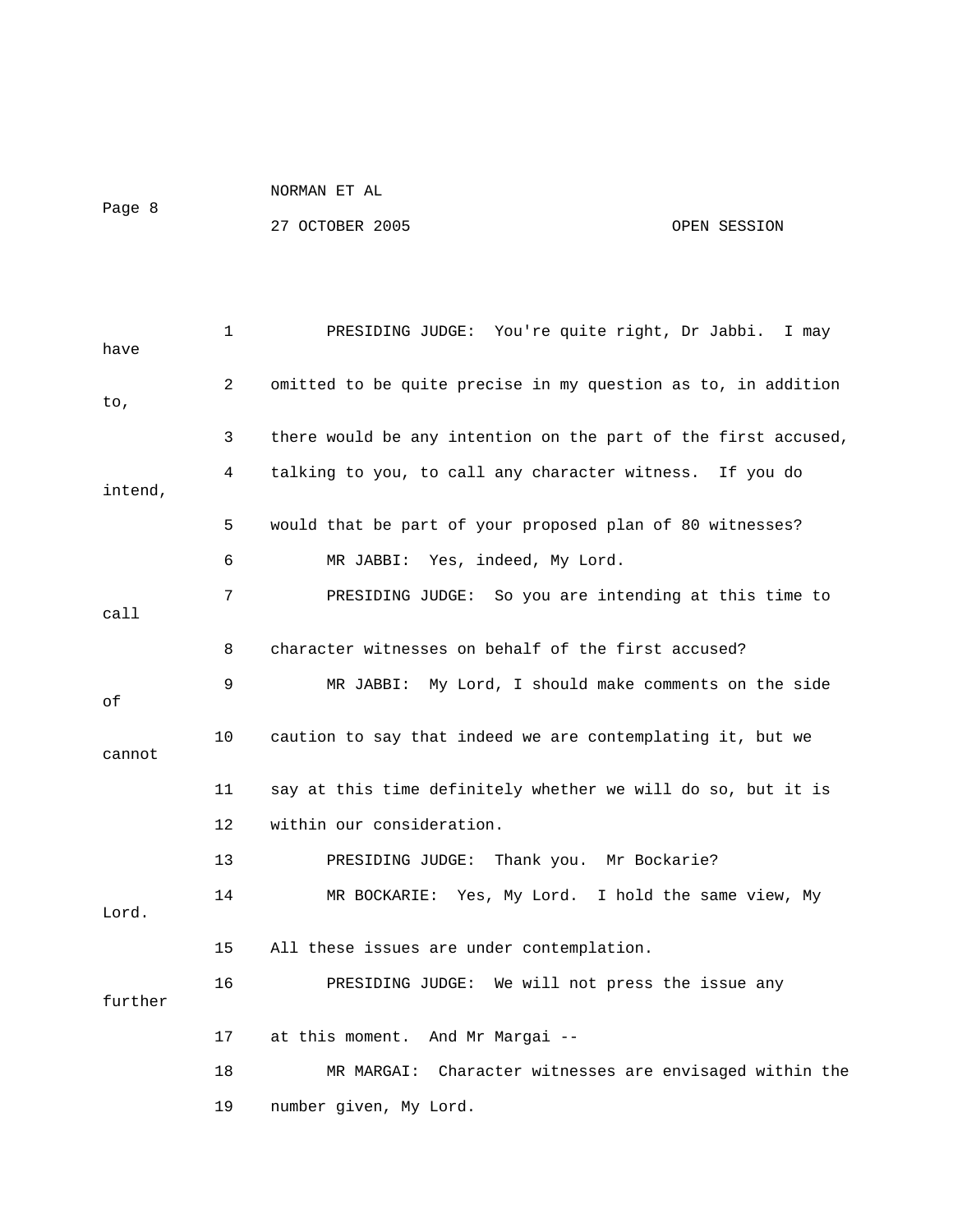|       | 20 | PRESIDING JUDGE: You are intending to call character          |
|-------|----|---------------------------------------------------------------|
|       | 21 | witnesses?                                                    |
|       | 22 | MR MARGAI: Yes, we are.                                       |
| can   | 23 | MR JOHNSON: Excuse me, Your Honour. Your Honour, if I         |
| topic | 24 | just inject one thought before we get too far away from the   |
| for   | 25 | of the order of the defence case. Obviously it's premature    |
| the   | 26 | the Prosecution to state any position on this and, of course, |
| just  | 27 | Defence teams are going to get together and discuss this. I   |
| the   | 28 | wanted to interject that in your discussions please include   |
|       | 29 | thought on common witnesses or joint witnesses that all three |

| Page 9 | NORMAN ET AL    |              |
|--------|-----------------|--------------|
|        | 27 OCTOBER 2005 | OPEN SESSION |

 1 teams are calling together and plan for who would interview joint 2 witnesses and where they would come in the whole scheme of things 3 and in order of things, so when it comes time to fully discuss 4 that issue that is something that has been contemplated. Thank

5 you.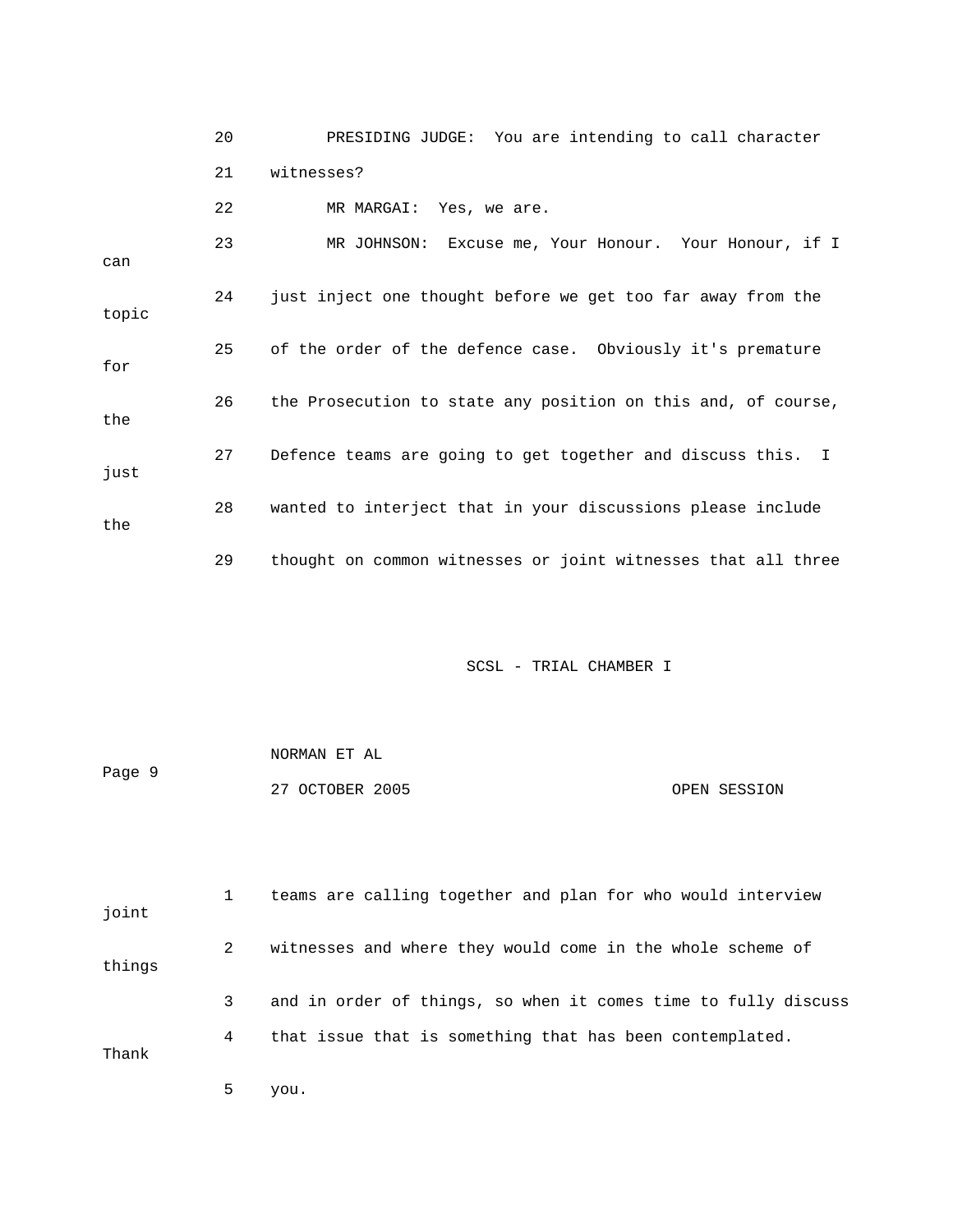|           | 6  | PRESIDING JUDGE: Thank you, Mr Johnson.                       |
|-----------|----|---------------------------------------------------------------|
| we        | 7  | MR BOCKARIE:<br>Still on the question of witnesses, before    |
| witnesses | 8  | come to the expert witnesses, we intend calling hostile       |
|           | 9  | and we would like the Chamber to issue subpoena orders to the |
| οf        | 10 | effect when we get to that stage. We just want the assurance  |
|           | 11 | the Chamber that subpoenas will be issued to the effect,      |
|           | 12 | One or two hostile witnesses.<br>Your Honour.                 |
| That      | 13 | JUDGE THOMPSON: Hostile to which side, Mr Bockarie?           |
|           | 14 | would be my first question.                                   |
| testify   | 15 | MR BOCKARIE: Probably they might not be willing to            |
|           | 16 | for the Defence.                                              |
|           | 17 | JUDGE THOMPSON:<br>I see.                                     |
|           | 18 | PRESIDING JUDGE: Not to be willing to testify for the         |
|           | 19 | Defence is quite different than being hostile.                |
|           | 20 | JUDGE THOMPSON:<br>Quite right.                               |
| to        | 21 | Okay. Well, may I say that we would like<br>MR BOCKARIE:      |
| issued    | 22 | get the assurance of the Chambers that subpoenas will be      |
|           | 23 | to certain witnesses.                                         |
|           | 24 | JUDGE THOMPSON: Who might be reluctant.                       |
|           | 25 | Correct, Your Honour.<br>MR BOCKARIE:                         |
|           | 26 | JUDGE THOMPSON: Because the word "hostile" is a legal         |
|           | 27 | concept now in the context of witnesses                       |
|           | 28 | Who might be reluctant to testify on<br>MR BOCKARIE:<br>Yes.  |
|           | 29 | behalf for the Defence.                                       |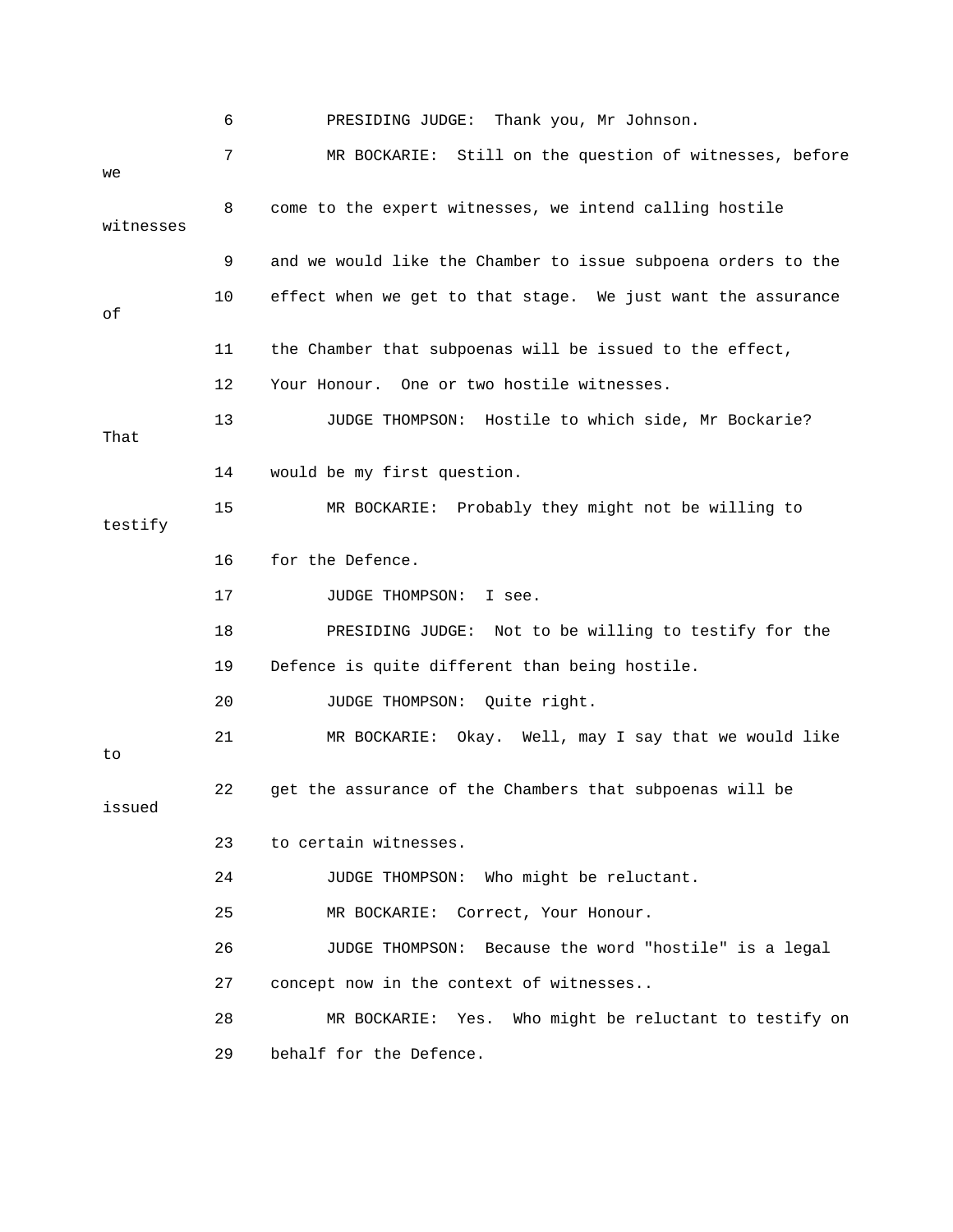| Page 10  |              | NORMAN ET AL                                               |                                                                |
|----------|--------------|------------------------------------------------------------|----------------------------------------------------------------|
|          |              | 27 OCTOBER 2005                                            | OPEN SESSION                                                   |
|          |              |                                                            |                                                                |
|          |              |                                                            |                                                                |
|          | $\mathbf{1}$ | JUDGE THOMPSON:                                            | I thought I understood hostile in its                          |
|          | 2            | extremely precise legal context.                           |                                                                |
| hostile, | 3            |                                                            | PRESIDING JUDGE: Because they may indeed become                |
| are      | 4            |                                                            | but I don't think we can assume they are hostile before they   |
|          | 5            | sworn in and begin to give their evidence.                 |                                                                |
|          | 6            | MR BOCKARIE: I agree with you, Your Honour.                |                                                                |
| decides  | 7            |                                                            | JUDGE THOMPSON: And usually it is the Court that               |
|          | 8            | whether a witness is hostile or not.                       |                                                                |
| comes    | 9            |                                                            | PRESIDING JUDGE: We will consider the matter as it             |
|          | 10           |                                                            | and then hopefully you will provide sufficient information for |
|          | 11           | the Court to make a proper decision.                       |                                                                |
|          | 12           | MR BOCKARIE: As Your Honour pleases.                       |                                                                |
|          | 13           |                                                            | JUDGE ITOE: You may wish to review and reassess your           |
| maybe    | 14           | strategy on this, because you may only be calling them and |                                                                |

 15 disadvantaging your client. Maybe you may be calling them to 16 reinforce the case of your adversary. You have you to be very 17 careful.

18 MR BOCKARIE: Yes, we are, Mr Lord. I mean, it is all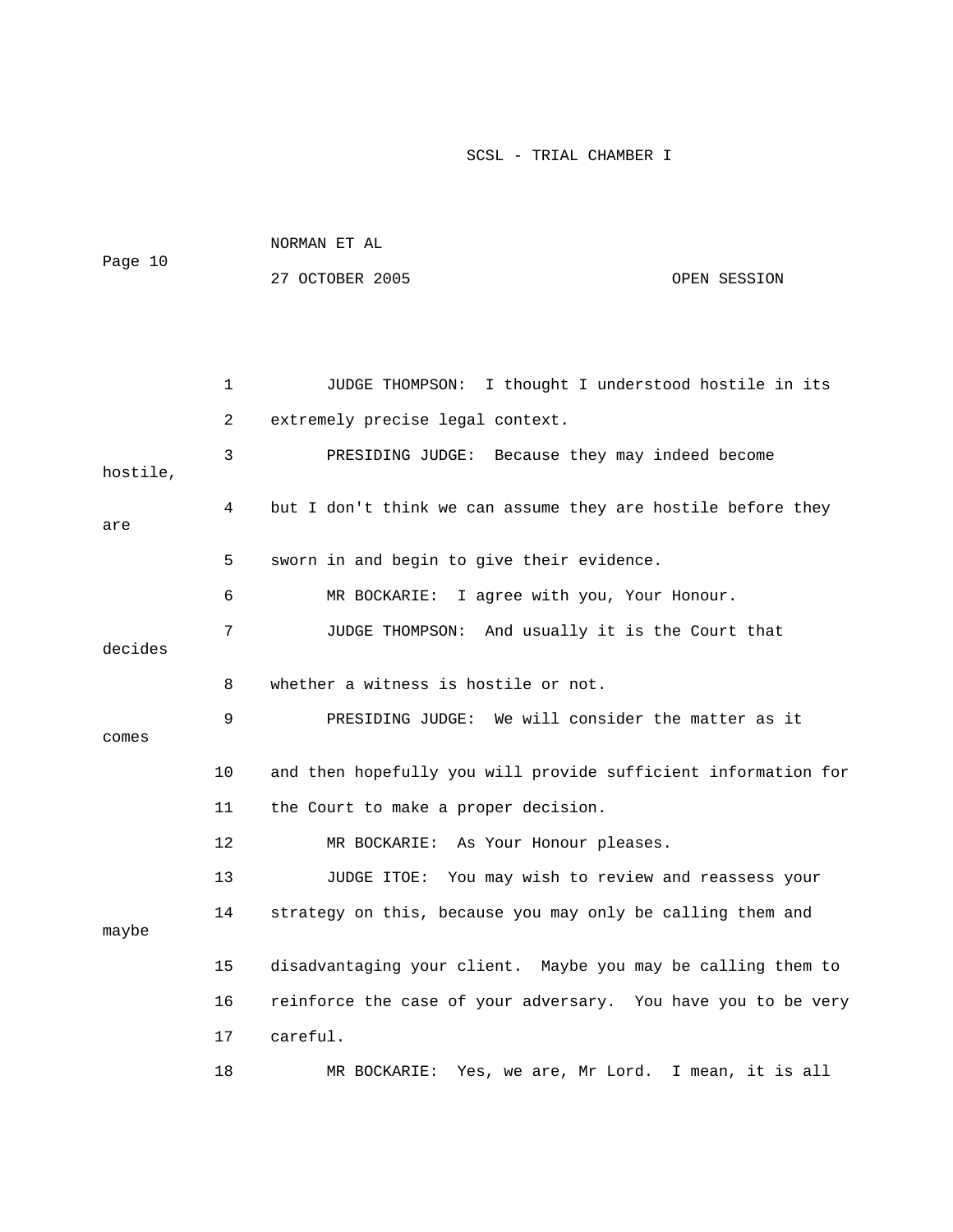| My       | 19 | within contemplation. We just want to be on the safer side, |
|----------|----|-------------------------------------------------------------|
|          | 20 | Lord.                                                       |
| issue    | 21 | PRESIDING JUDGE: Thank you, Mr Bockarie. Any other          |
| We'll    | 22 | or comments on witnesses on the part of the first accused?  |
| you      | 23 | get to expert witnesses after that, Dr Jabbi. Any question  |
|          | 24 | would like to raise at this particular moment?              |
|          | 25 | MR JABBI: None, My Lord.                                    |
| question | 26 | PRESIDING JUDGE: Mr Margai, do you have any other           |
|          | 27 | you want to raise?                                          |
|          | 28 | MR MARGAI: No, I am satisfied, My Lord.                     |
|          | 29 | PRESIDING JUDGE: So expert witnesses. Dr Jabbi, again,      |
|          |    |                                                             |
|          |    | SCSL - TRIAL CHAMBER I                                      |

|         | NORMAN ET AL    |              |
|---------|-----------------|--------------|
| Page 11 |                 |              |
|         | 27 OCTOBER 2005 | OPEN SESSION |

 1 for the first accused, is it the intention of the first accused 2 to call expert witnesses? 3 MR JABBI: Yes, indeed, My Lord. We are not definite about 4 the number, but it will be between three and possibly five, at 5 most. 6 PRESIDING JUDGE: May I ask you as well if you are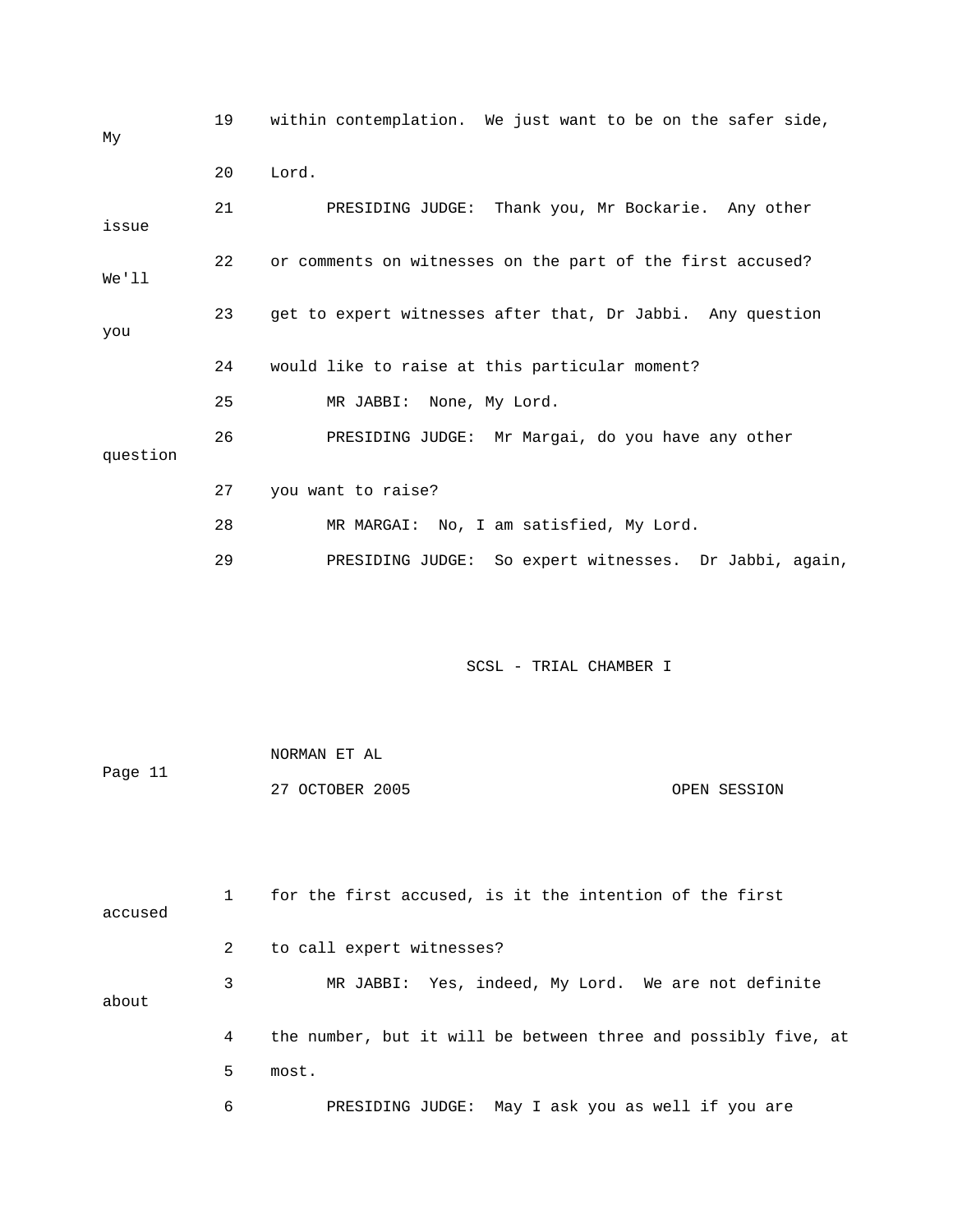| their    | 7  | intending to call three to five expert witnesses, when will    |
|----------|----|----------------------------------------------------------------|
|          | 8  | identity be known and when will you inform the Prosecution and |
|          | 9  | the other Defence teams of the name and the identity of these  |
|          | 10 | witnesses and when do you expect that these reports will be    |
|          | 11 | disclosed?                                                     |
| 2        | 12 | MR JABBI: My Lord, we would want to refer here to order        |
| the      | 13 | of the Order Concerning the Preparation and Presentation of    |
|          | 14 | Defence Case and to say that the answer to that question would |
|          | 15 | most likely be available by 17th November.                     |
| asking   | 16 | That's fine. I'm not necessarily<br>PRESIDING JUDGE:           |
| to       | 17 | that you give us this morning a precise answer. I just want    |
| the      | 18 | know if you're calling and reminding you, essentially, that    |
| for      | 19 | sooner you are able to disclose the identity the better it is  |
| that     | 20 | The same with the disclosure of any report<br>all concerned.   |
|          | 21 | these experts might prepare. By 17th November, this is         |
|          | 22 | essentially your statement at this time, you should be in a    |
|          | 23 | position to provide that information?                          |
|          | 24 | Yes, My Lord.<br>MR JABBI:                                     |
|          | 25 | Thank you. Mr Bockarie?<br>PRESIDING JUDGE:                    |
| military | 26 | MR BOCKARIE: We probably intend calling two, one               |
|          | 27 | expert and one cultural anthropologist.                        |
|          | 28 | PRESIDING JUDGE:<br>When will you be able to provide the       |
|          | 29 | identity of your experts and any report?                       |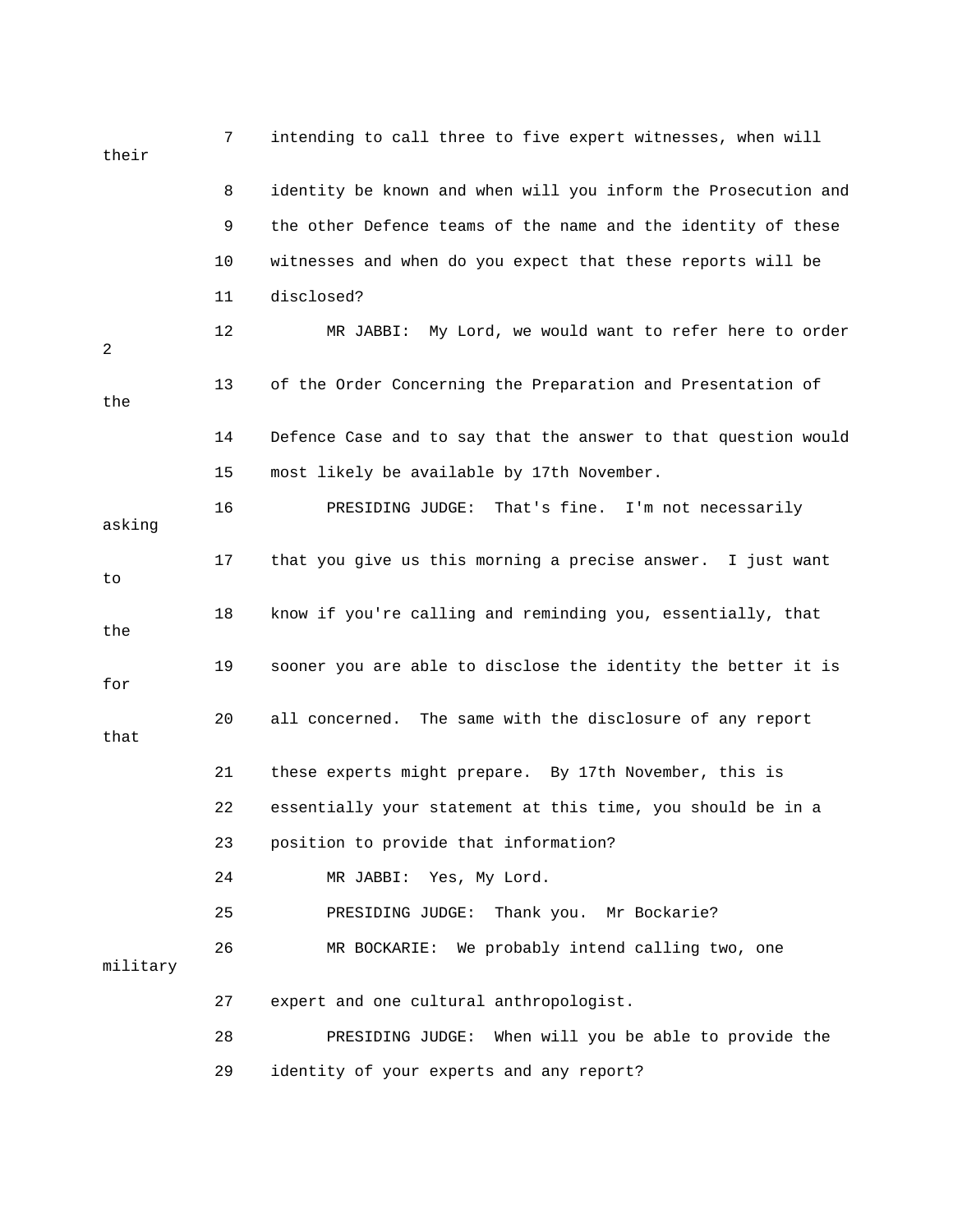| Page 12 | NORMAN ET AL    |              |
|---------|-----------------|--------------|
|         | 27 OCTOBER 2005 | OPEN SESSION |

 1 MR BOCKARIE: Yes, it will be communicated very soon, My 2 Lord. We are in communication with them, in line with Dr Jabbi's

3 date.

19 them may be common.

 4 PRESIDING JUDGE: Counsel for the third accused? 5 MR MARGAI: My Lord, it is not more than three expert 6 witnesses forming part of the total number of 35, maximum. 7 Particulars will be submitted before the date mentioned in 8 paragraph 2 of Your Lordships' order, the Chamber order. 9 PRESIDING JUDGE: May I ask all of you if there is any 10 intent at this time as well to have a common expert as part of 11 the common witnesses, or it doesn't appear to be the case? 12 Dr Jabbi, you are talking three to five, I've heard the second 13 accused to say they are planning to call two experts, one 14 military and one anthropologist. Are these part of your three 15 five or are these three to five separate and apart and distinct 16 from? 17 MR JABBI: My Lord, I can only say at this stage that we 18 have to confer amongst ourselves. It may be that one or two

of

to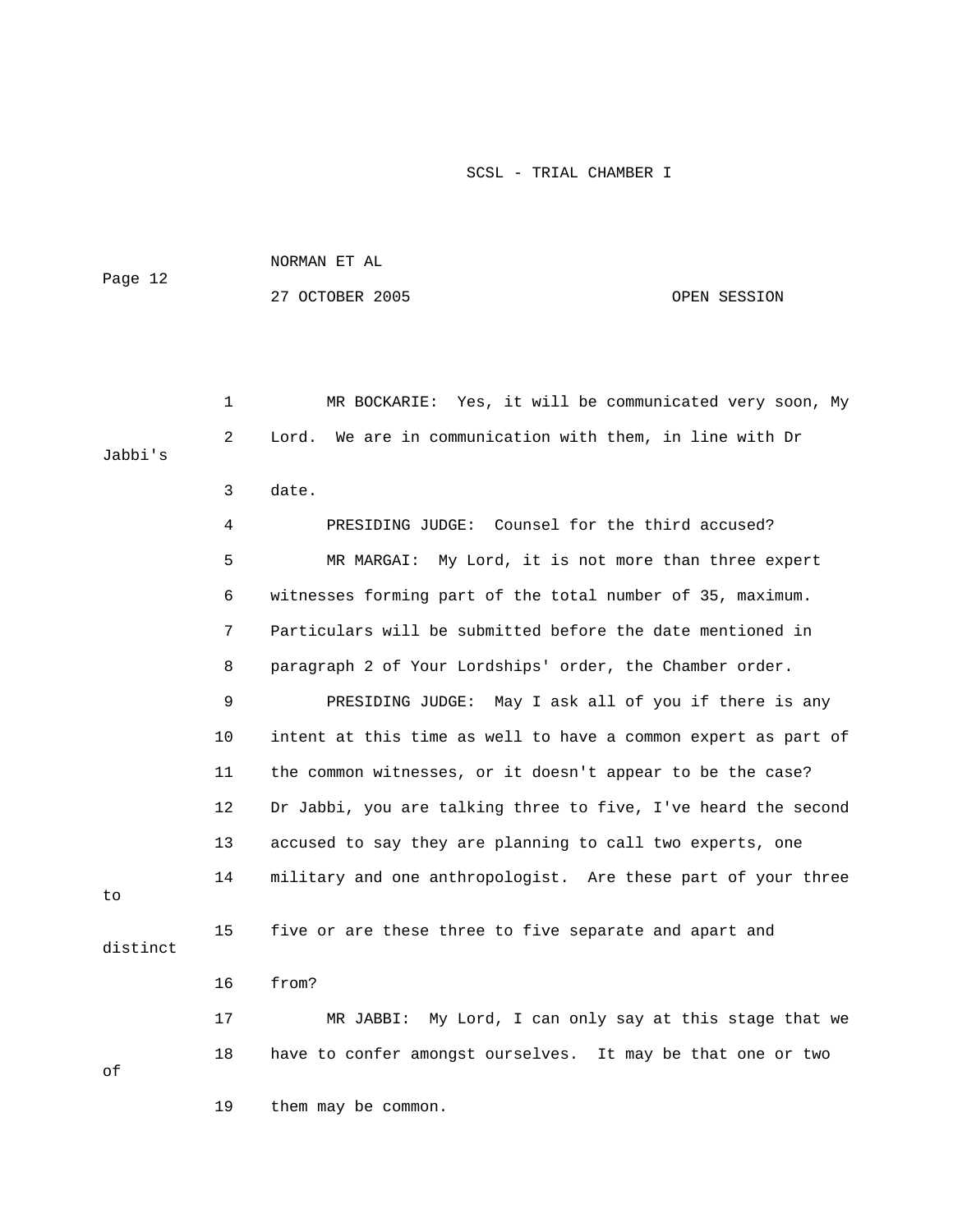|           | 20 | PRESIDING JUDGE: Fine. I'm just inquiring at this             |
|-----------|----|---------------------------------------------------------------|
|           | 21 | particular moment. We are not ordering anything; we are just  |
|           | 22 | trying to see how best to assess what is coming and how to    |
|           | 23 | proceed as diligently we can with regard to the disclosure of |
| Bockarie, | 24 | information so that we can proceed in due course. Mr          |
|           | 25 | presumably you have the same type of answer?                  |
|           | 26 | MR BOCKARIE: Yes, Your Honour.                                |
|           | 27 | PRESIDING JUDGE: And Mr Margai, the same?                     |
|           | 28 | MR MARGAI: Yes, My Lord.                                      |
| aqenda    | 29 | PRESIDING JUDGE: Thank you. The next issue on the             |

| Page 13 | NORMAN ET AL    |              |
|---------|-----------------|--------------|
|         | 27 OCTOBER 2005 | OPEN SESSION |

|    | $1 \quad$ | is the accused's testimony. It is just a reminder. Again, I       |
|----|-----------|-------------------------------------------------------------------|
|    | 2         | will not ask you to give a definite answer this morning, but I    |
| if | 3         | remind you of Rule $35(C)$ , which provides that the accused may, |
|    | 4         | he so desires, appear as a witness in his own defence. If he      |
|    | 5         | chooses to do so, he will give evidence under oath or             |
|    | 6         | affirmation, as the case may be, and thereafter call his          |
|    | 7         | witnesses. In other words, if the accused is intending to         |

8 testify, he shall testify first and then other witnesses can

be

if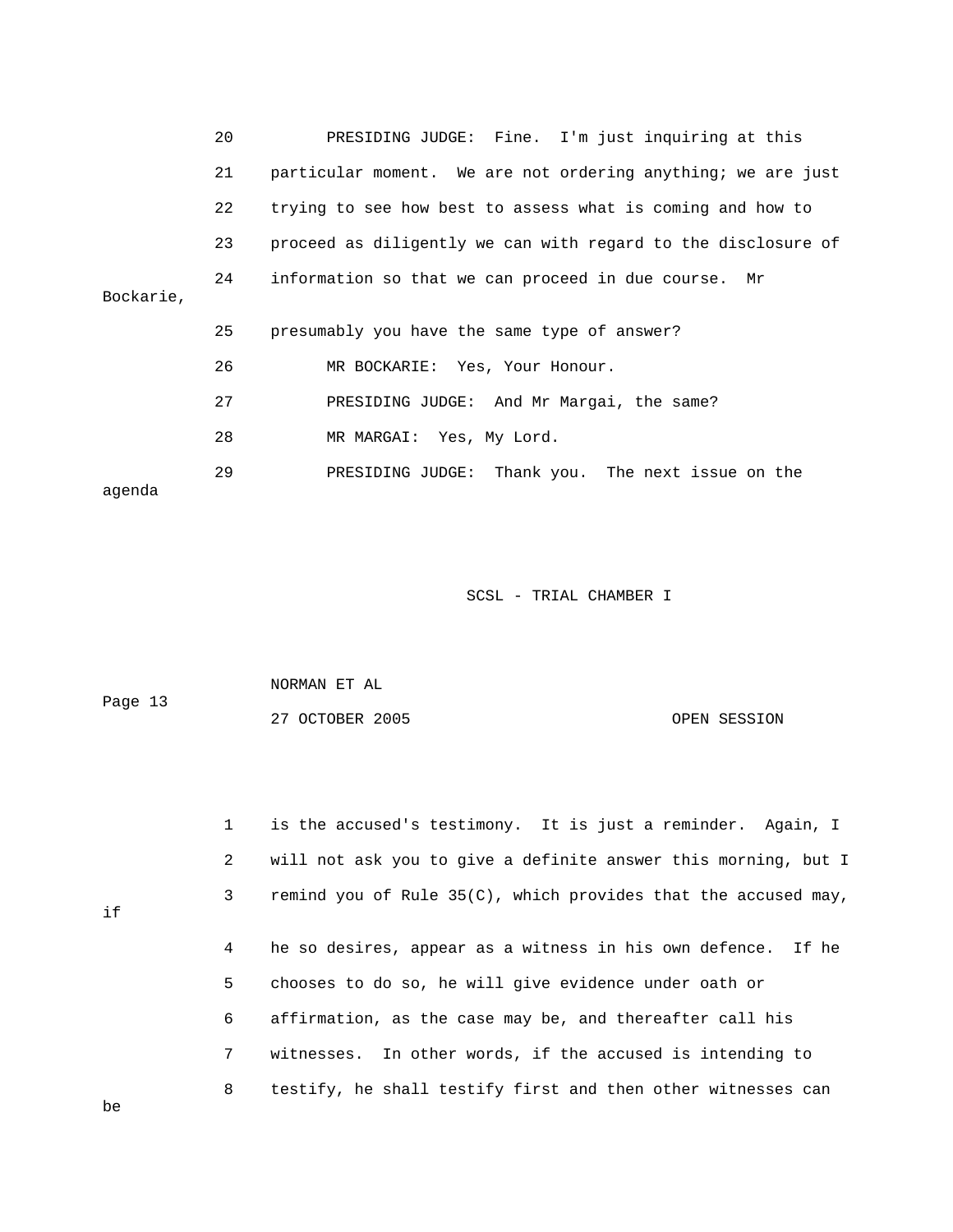|              | 9  | It's just a reminder of that rule so that in your<br>called.   |
|--------------|----|----------------------------------------------------------------|
| should       | 10 | planning and preparation, if it is indeed your intent, you     |
|              | 11 | bear that particular rule in mind. I will not ask if any of    |
|              | 12 | these accused will testify at trial, but you will certainly be |
| held         | 13 | asked that question at the pre-trial conference that will be   |
|              | 14 | later.                                                         |
| for          | 15 | Special Defences: We note that court-appointed counsel         |
| accused      | 16 | the first accused in their pre-trial brief noted that the      |
|              | 17 | would rely on the defence of self-defence - collective         |
| plead        | 18 | self-defence - and indicated that they reserve the right to    |
| Furthermore, | 19 | special defence pursuant to Rule 67 of the rules.              |
| trial        | 20 | court-appointed counsel for the second accused in their pre-   |
| defence      | 21 | brief said that they reserve the right to enter a special      |
| the          | 22 | on behalf of the second accused and were not able to notify    |
|              | 23 | Prosecution at that time of their intent to file a defence of  |
|              | 24 | alibi or any other special defence. Can the court-appointed    |
| the          | 25 | counsel for each accused, beginning with you, Dr Jabbi, for    |
| any          | 26 | first accused, please advise whether they intend to rely on    |
|              | 27 | such defences and whether or not they have notified the        |
|              | 28 | Prosecution of this detail at this stage? As I said, my        |
| That's       | 29 | reference is to the pre-trial brief filed by your teams.       |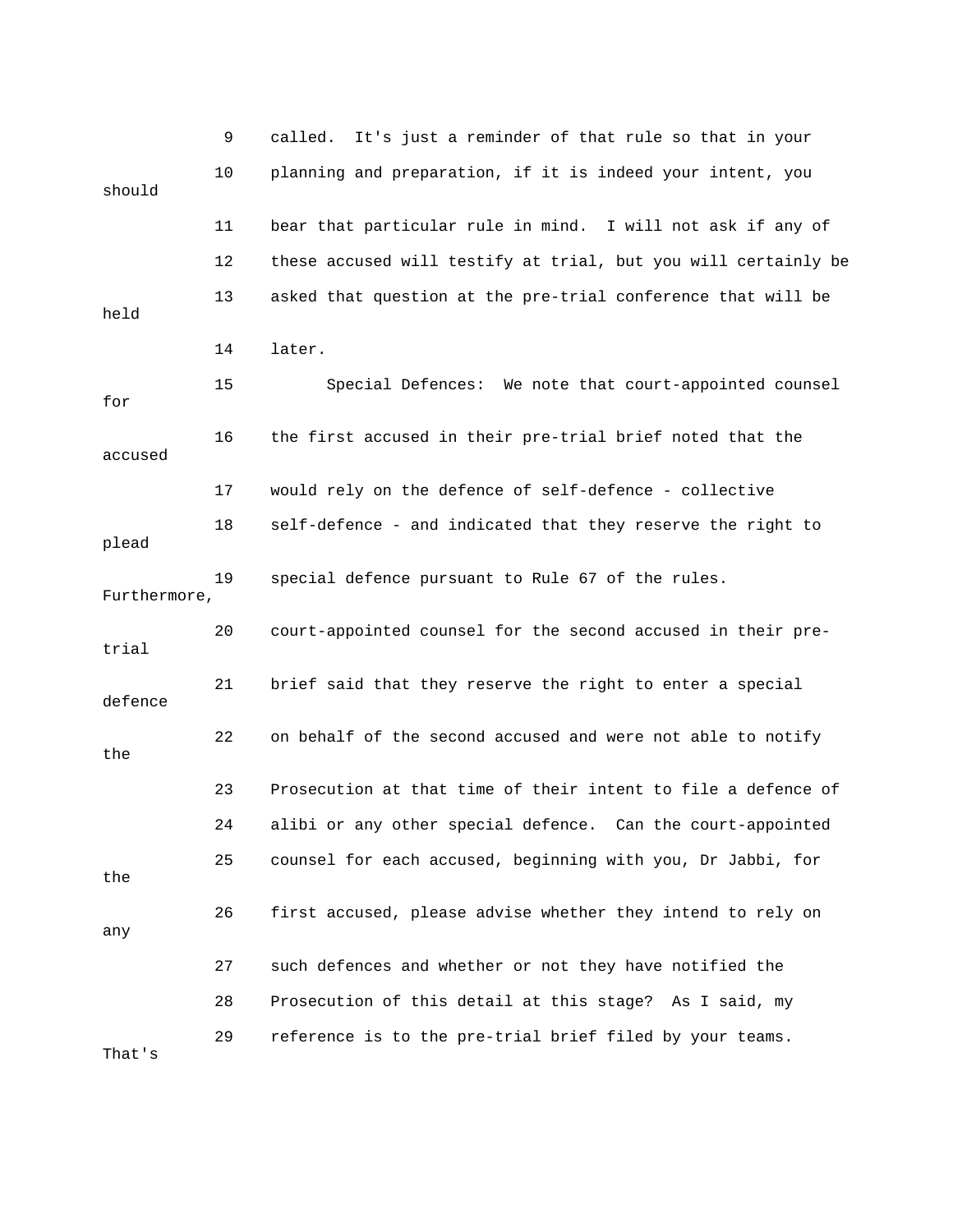|         | NORMAN ET AL    |              |
|---------|-----------------|--------------|
| Page 14 |                 |              |
|         | 27 OCTOBER 2005 | OPEN SESSION |

|             | 1  | where this information is coming from.                           |
|-------------|----|------------------------------------------------------------------|
|             | 2  | MR JABBI: My Lord, as at this stage, we have not                 |
| essentially | 3  | communicated with the Prosecution in respect of that,            |
| we          | 4  | because we have not made a final decision on that issue.<br>But  |
|             | 5  | will certainly communicate with the Prosecution as soon as       |
|             | 6  | possible when we have taken that decision.                       |
|             | 7  | PRESIDING JUDGE: So you have made no decision at this            |
|             | 8  | stage whether or not you are going to be calling any special     |
|             | 9  | defence?                                                         |
|             | 10 | We have not taken a final decision on it.<br>MR JABBI:           |
| do          | 11 | JUDGE THOMPSON: So you're still reserving the right to           |
|             | 12 | $SO$ ?                                                           |
|             | 13 | MR JABBI: Yes, My Lord.                                          |
| obligation  | 14 | JUDGE THOMPSON: You are very much aware of the                   |
|             | 15 | under Rule $67(A)(ii)$ , which states that once that decision is |
|             | 16 | taken it is mandatory that you notify the Prosecution?           |
|             | 17 | Certainly, My Lord.<br>MR JABBI:                                 |
|             | 18 | JUDGE THOMPSON: I'm sure that the rule was intended to           |
|             | 19 | prevent any kind of surprises or an ambush-type situation.       |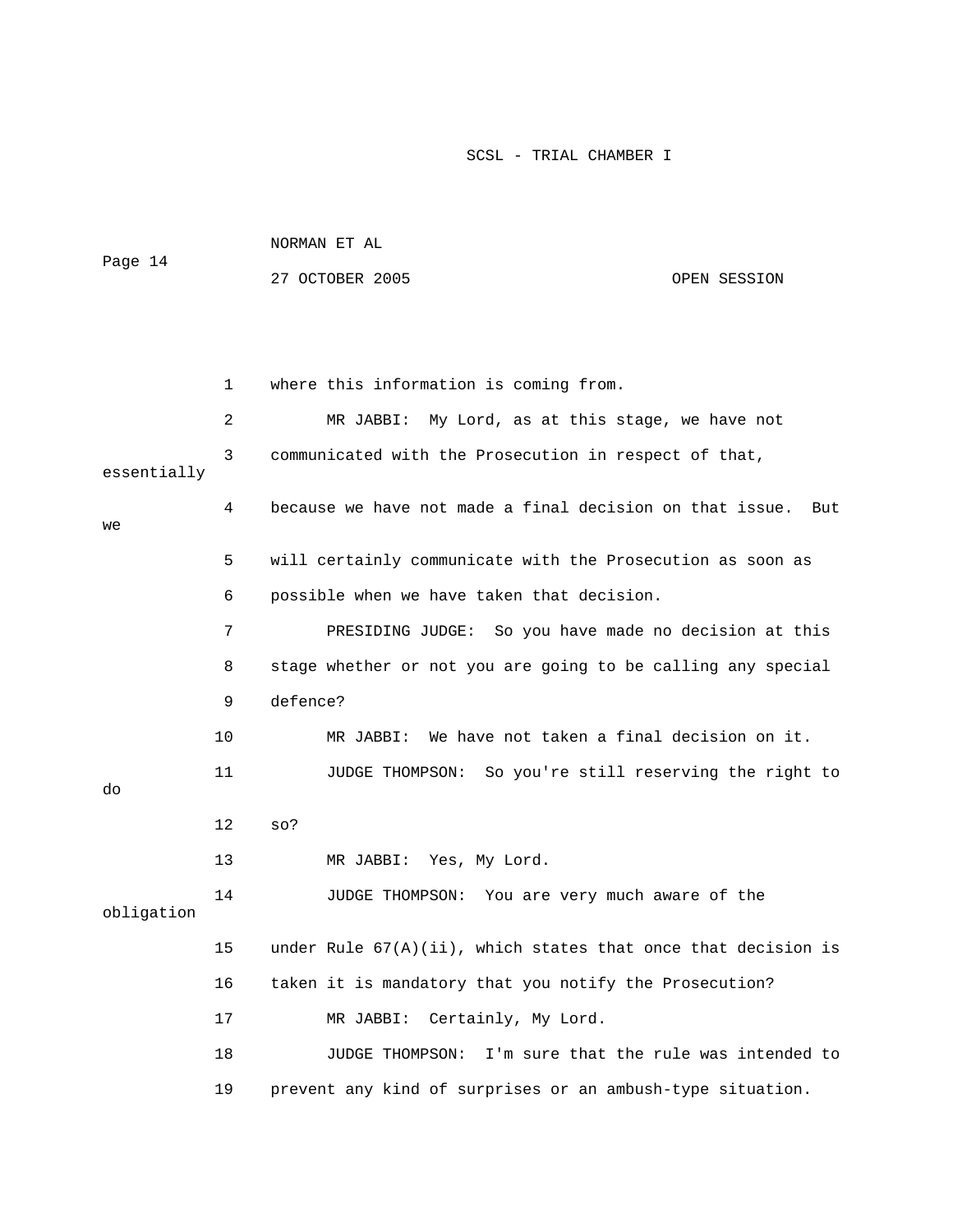20 MR JABBI: Yes.

 21 JUDGE THOMPSON: I want to sensitise you to the 22 requirements of the rule. 23 MR JABBI: Thank you very much. 24 PRESIDING JUDGE: I can only urge you to assess that issue 25 as soon as possible because, again, as Justice Thompson has just 26 mentioned, under Rule 67 there is an obligation as to the names 27 and addresses of these witnesses and so on. We would like to 28 ensure that if you are proceeding along these lines that this 29 will not delay the proceedings. We are reminding you that this

SCSL - TRIAL CHAMBER I

 NORMAN ET AL Page 15 27 OCTOBER 2005 OPEN SESSION

 1 was part of your pre-trial brief, which was quite a while ago. 2 MR JABBI: Yes. 3 PRESIDING JUDGE: I can only urge you to look into this 4 issue as soon as possible so that the Chamber, and especially 5 Prosecution, is informed so it will not cause an unnecessary 6 delay. 7 MR JABBI: My Lord, we will endeavour to rise

8 [indiscernible] to that responsibility.

the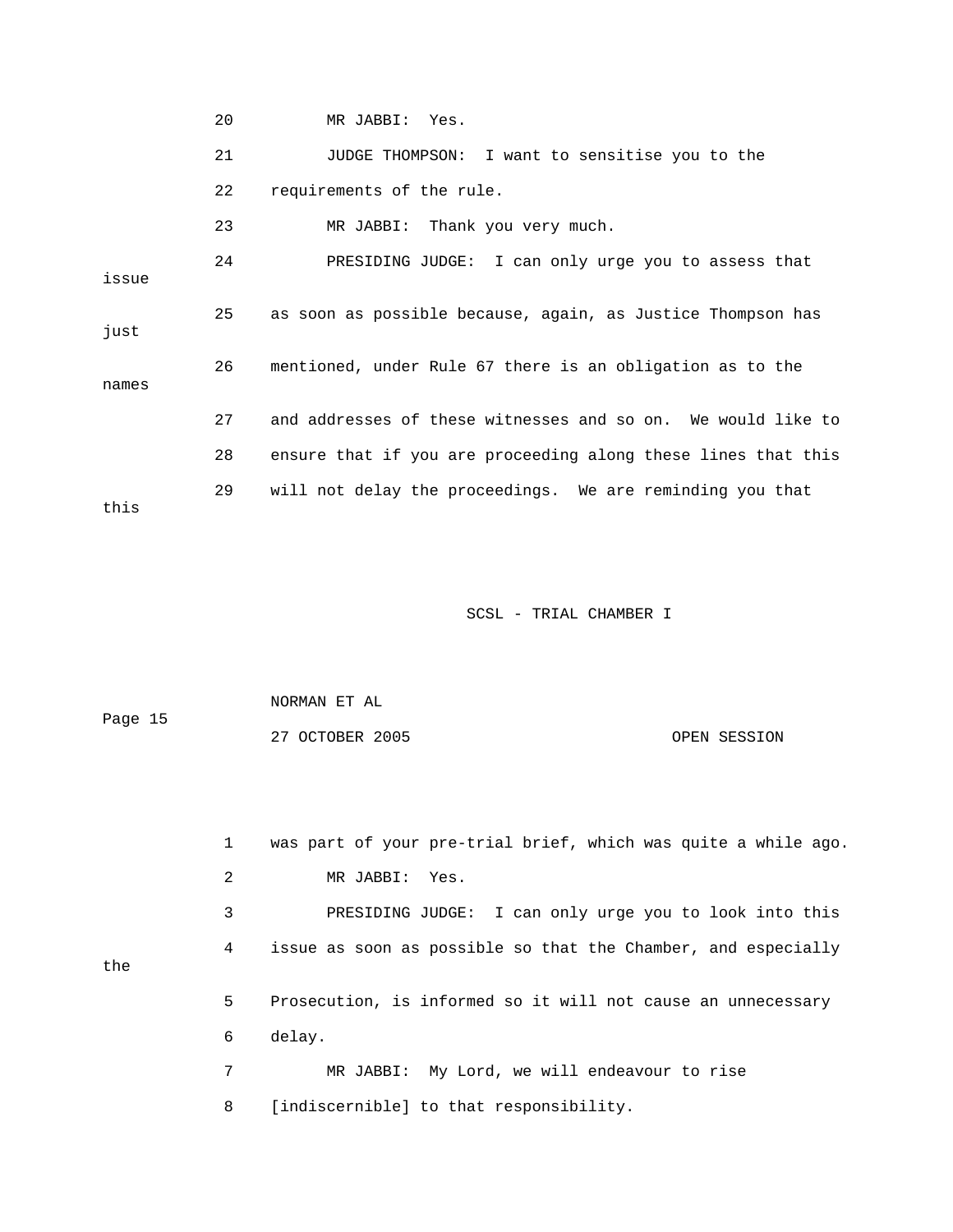| Bockarie? | 9  | PRESIDING JUDGE: Thank you, Dr Jabbi. Yes, Mr                  |
|-----------|----|----------------------------------------------------------------|
| to        | 10 | MR BOCKARIE: We have not taken a definite position as          |
| Lord,     | 11 | the special defences. Everything has been contemplated, My     |
|           | 12 | but the Prosecution will be duly informed when we have taken a |
|           | 13 | definite stance on this issue.                                 |
|           | 14 | PRESIDING JUDGE: Again, we are reminding you of the            |
|           | 15 | content of Rule 67 in this respect and the time prescribed.    |
|           | 16 | Mr Margai, I didn't observe any such comment in your pre-trial |
| may       | 17 | brief on behalf of the third accused. It does not mean you     |
|           | 18 | not, but I would like to know if you intend to make any such   |
|           | 19 | special defence. If you do intend to or you are not in a       |
|           | 20 | position to do so, I would appreciate knowing this. Again, I   |
|           | 21 | would like to see where we are moving with this.               |
| we        | 22 | MR MARGAI: We did not so indicate because at the time          |
| not       | 23 | did not see the need. But that is not to say that we shall     |
|           | 24 | revisit the issue. If so, we would definitely comply with the  |
|           | 25 | provisions of Rule 67 as mentioned by Justice Thompson.        |
| issue     | 26 | PRESIDING JUDGE: Again, I urge you to look into this           |
|           | 27 | on behalf of your client as soon as possible. If you are       |
|           | 28 | intending to proceed with the special defence because you have |
| the       | 29 | concluded that would be an avenue to pursue on the behalf of   |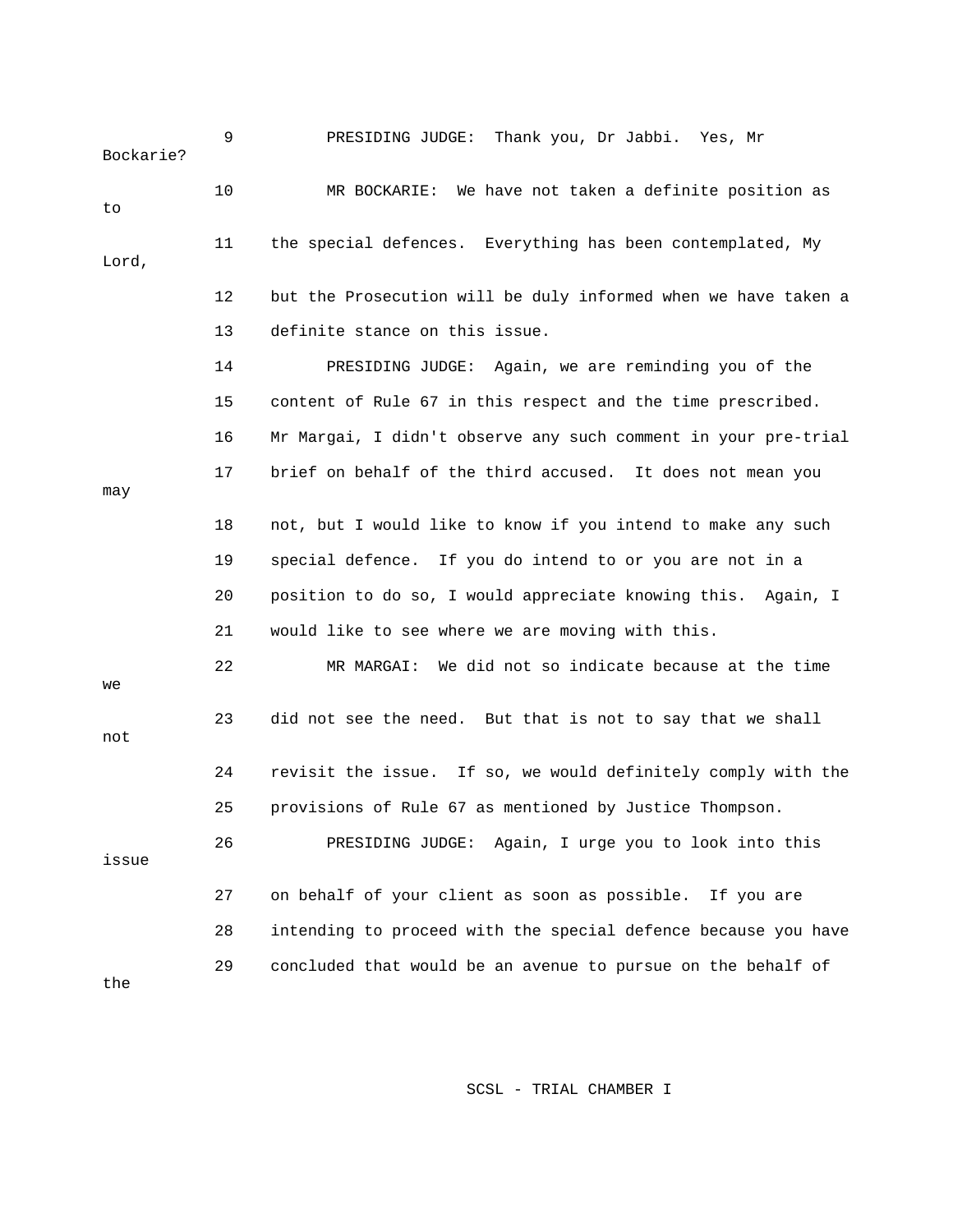|         | NORMAN ET AL    |              |
|---------|-----------------|--------------|
| Page 16 |                 |              |
|         | 27 OCTOBER 2005 | OPEN SESSION |

 1 accused, you should do that soonest. 2 MR MARGAI: We will do that soonest, My Lord. 3 PRESIDING JUDGE: Starting with you, Dr Jabbi, will you be 4 applying for protective measures for any of your witnesses? 5 MR JABBI: It is likely in the case of some. But as to 6 most of our witnesses, there will be no need for protective 7 measures. We will make the necessary applications in good time, 8 My Lord. 9 PRESIDING JUDGE: Thank you. Mr Bockarie? 10 MR BOCKARIE: At this point, none of the witnesses 11 interviewed so far has expressed any desire for protective 12 measures. 13 PRESIDING JUDGE: Including those reluctant witnesses? 14 MR BOCKARIE: We don't know yet. But, without prejudice to 15 the rights of our accused, we may ask for protective measures if 16 the need arises. But at this stage, no. 17 PRESIDING JUDGE: You are not contemplating having any? 18 MR BOCKARIE: No. 19 PRESIDING JUDGE: Thank you. Mr Margai? 20 MR MARGAI: Yes, My Lords, we most certainly would be 21 applying for protective measures for the witnesses.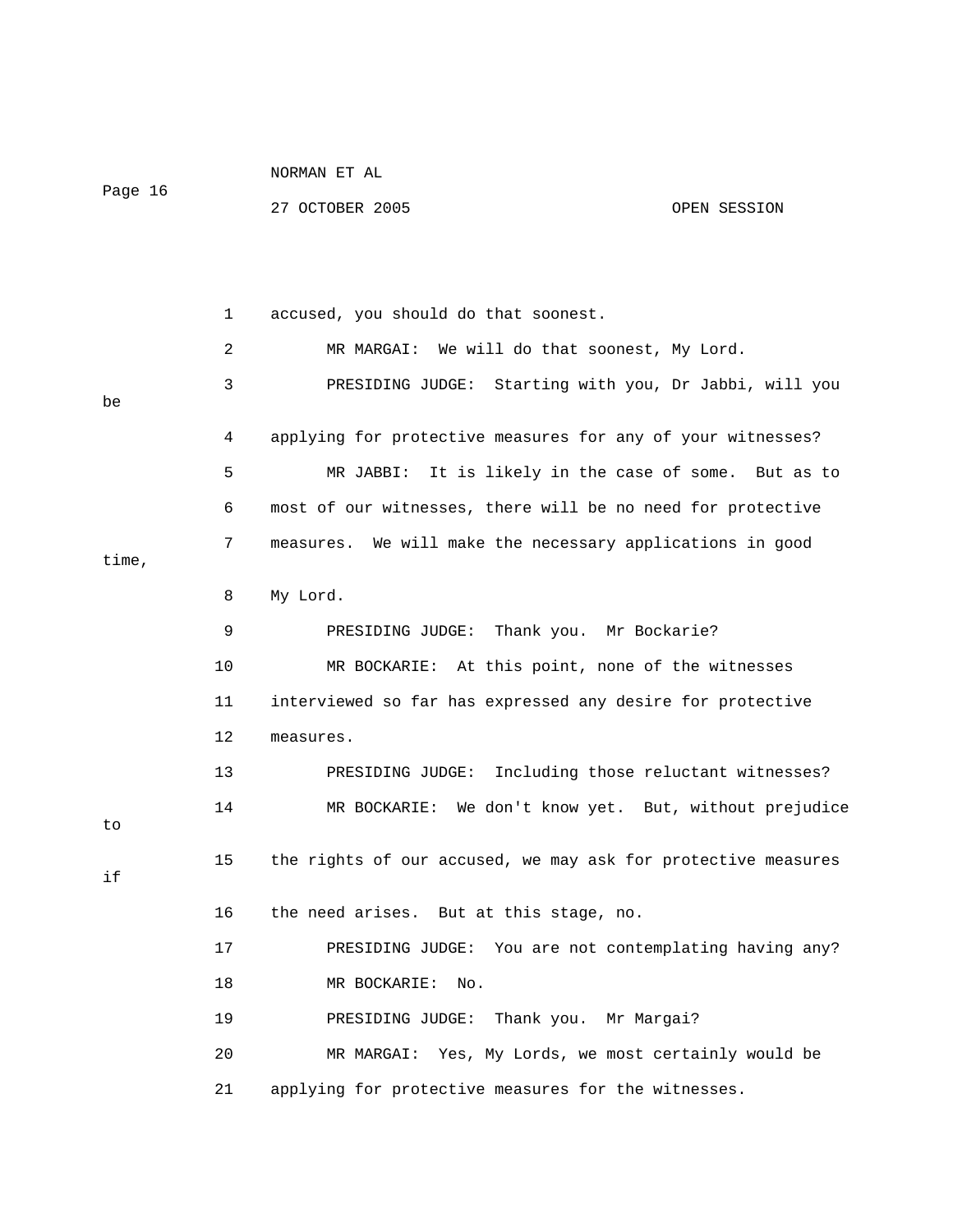22 PRESIDING JUDGE: For all of them? 23 MR MARGAI: Yes, for all of them. Not with a view to 24 concealing their identity, but to protect them in other spheres 25 to ensure that justice is done. We will elucidate at the 26 appropriate time. 27 PRESIDING JUDGE: Fine. The appropriate time, as you know, 28 will be when you file your application for the protective 29 measures.

SCSL - TRIAL CHAMBER I

 NORMAN ET AL Page 17 27 OCTOBER 2005 OPEN SESSION

 1 MR MARGAI: Yes, My Lord. 2 PRESIDING JUDGE: I know my next question may appear to be 3 premature, but for planning purposes I would like to know what is 4 the anticipated length of the defence case. Starting again with 5 you, Dr Jabbi. 6 MR JABBI: My Lord, to be on the safe side, given that this 7 is the anticipatory stage of reacting to that question, one would 8 say four trial sessions at most and possibly a lot less.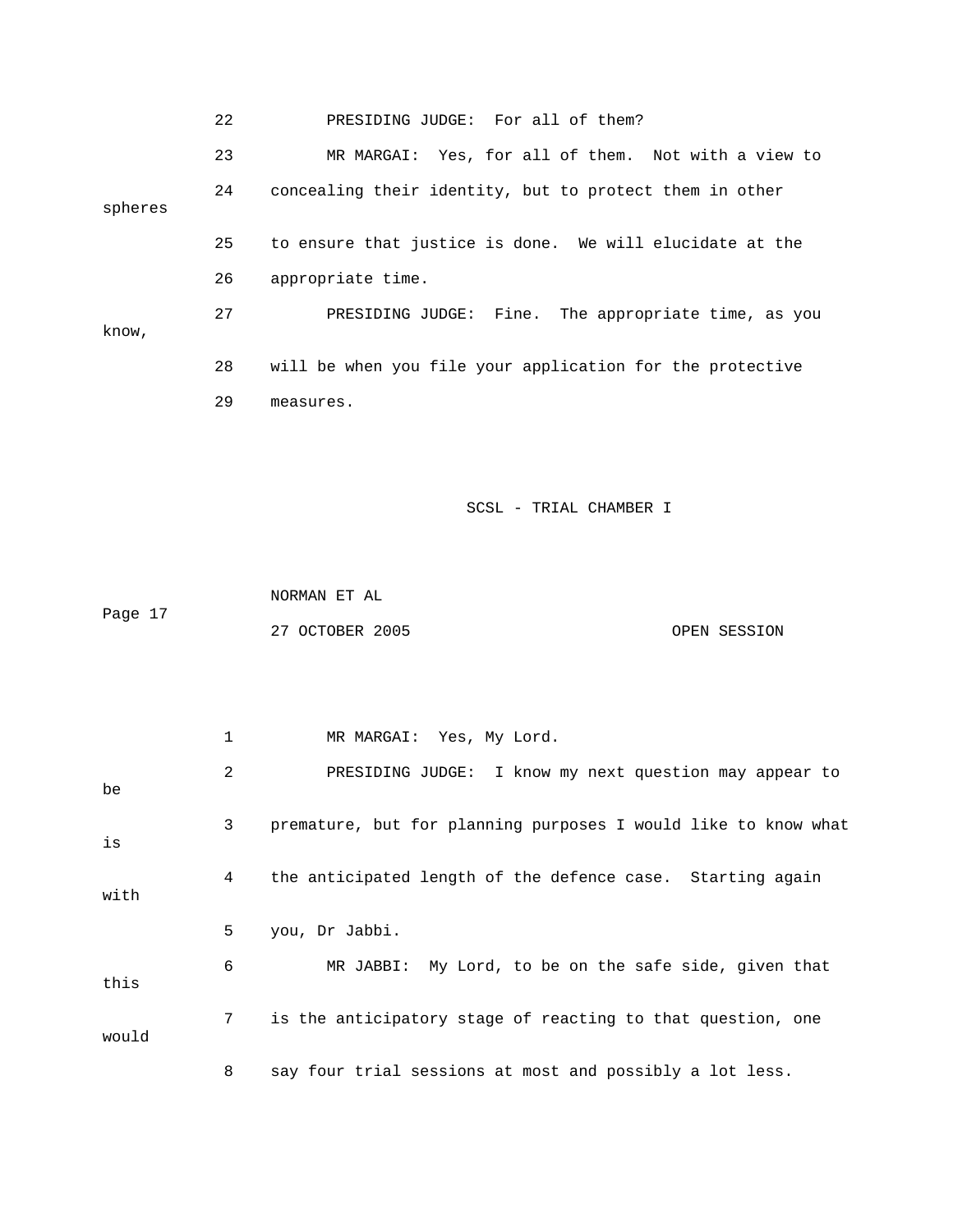| the        | 9  | PRESIDING JUDGE: When you say this, this is only for             |
|------------|----|------------------------------------------------------------------|
|            | 10 | first accused?                                                   |
| first      | 11 | MR JABBI: I can talk authoritatively only about the              |
| the        | 12 | accused. But I believe that time frame will be acceptable to     |
|            | 13 | other teams.                                                     |
|            | 14 | PRESIDING JUDGE: Mr Bockarie?                                    |
|            | 15 | MR BOCKARIE: We envisage two six-week trial sessions.            |
|            | 16 | PRESIDING JUDGE: If the sessions are of six weeks                |
|            | 17 | duration, you think that?                                        |
|            | 18 | MR BOCKARIE:<br>Yes.                                             |
| are        | 19 | PRESIDING JUDGE: But when you speak of two sessions,             |
|            | 20 | you speaking only for the second accused?                        |
|            | 21 | MR BOCKARIE: Yes, My Lord.                                       |
|            | 22 | PRESIDING JUDGE: Mr Margai, for the third accused?               |
| anticipate | 23 | MR MARGAI: My Lords, for the third accused, we                   |
|            | 24 | two trial sessions, exclusive of the first and second accused.   |
| order      | 25 | I would now like to deal with the<br>PRESIDING JUDGE:            |
| which      | 26 | I remind you of the order of 21 October 2005,<br>for filings.    |
|            | 27 | orders each defence team to provide the Chamber with the         |
|            | 28 | following materials no later than 17 November 2005.<br>The order |
|            | 29 | refers to a list of witnesses that each defence team intends     |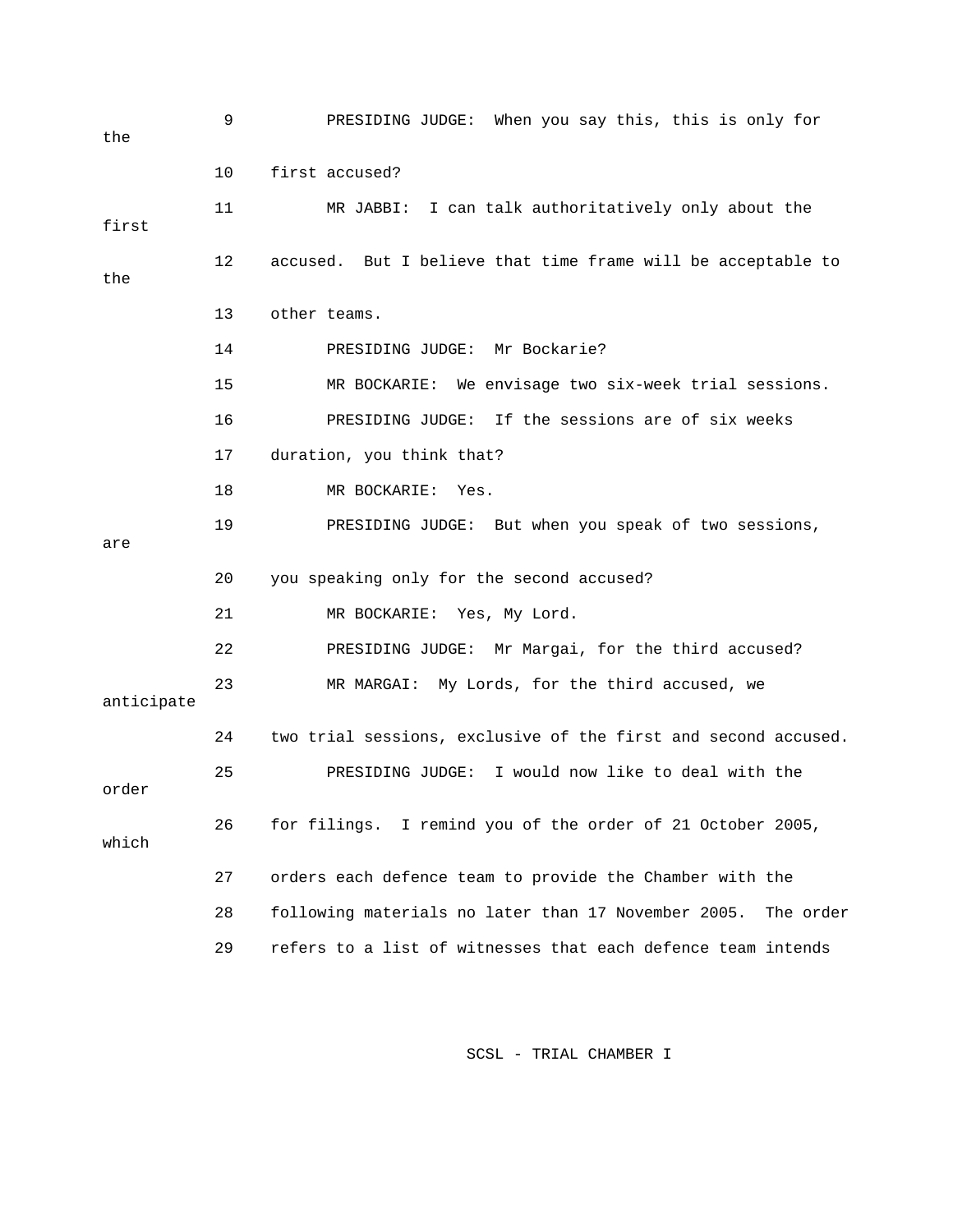27 OCTOBER 2005 CPEN SESSION

|             | 1              | calling, including the name of each witness and a summary of  |
|-------------|----------------|---------------------------------------------------------------|
|             | $\overline{c}$ | their respective testimony. I indicate here that a summary    |
| the         | 3              | should be descriptive enough so that the Chamber understands  |
| that        | 4              | nature of the evidence of that particular witness, not only   |
| contain     | 5              | the witness will talk about Moyamba District. It should       |
| It          | 6              | a little more detail than that kind of summary description.   |
| each        | 7              | should also refer to the points of the indictment to which    |
|             | 8              | witness will testify, the estimated length of time for each   |
| testify     | 9              | witness to testify, and indicate whether a witness will       |
|             | 10             | in person or through the use of Rule 92 bis. This is just a   |
|             | 11             | reminder of what is contained in the order that this Chamber  |
|             | 12             | issued on 21 October. Mr Jabbi, do you have any questions?    |
|             | 13             | MR JABBI: Just a clarification on item A1, the name of        |
| Lord,       | 14             | each witness which has to be filed by 17 November 2005.<br>Мy |
|             | 15             | may we understand that the name here refers to the pseudonym? |
|             | 16             | PRESIDING JUDGE: Well, yes, if these are protected            |
| witnesses,  | 17             | witnesses, obviously. But if they are not protected           |
|             | 18             | there is no need to have a pseudonym.                         |
| disclosure. | 19             | It is just the question of premature<br>MR JABBI:             |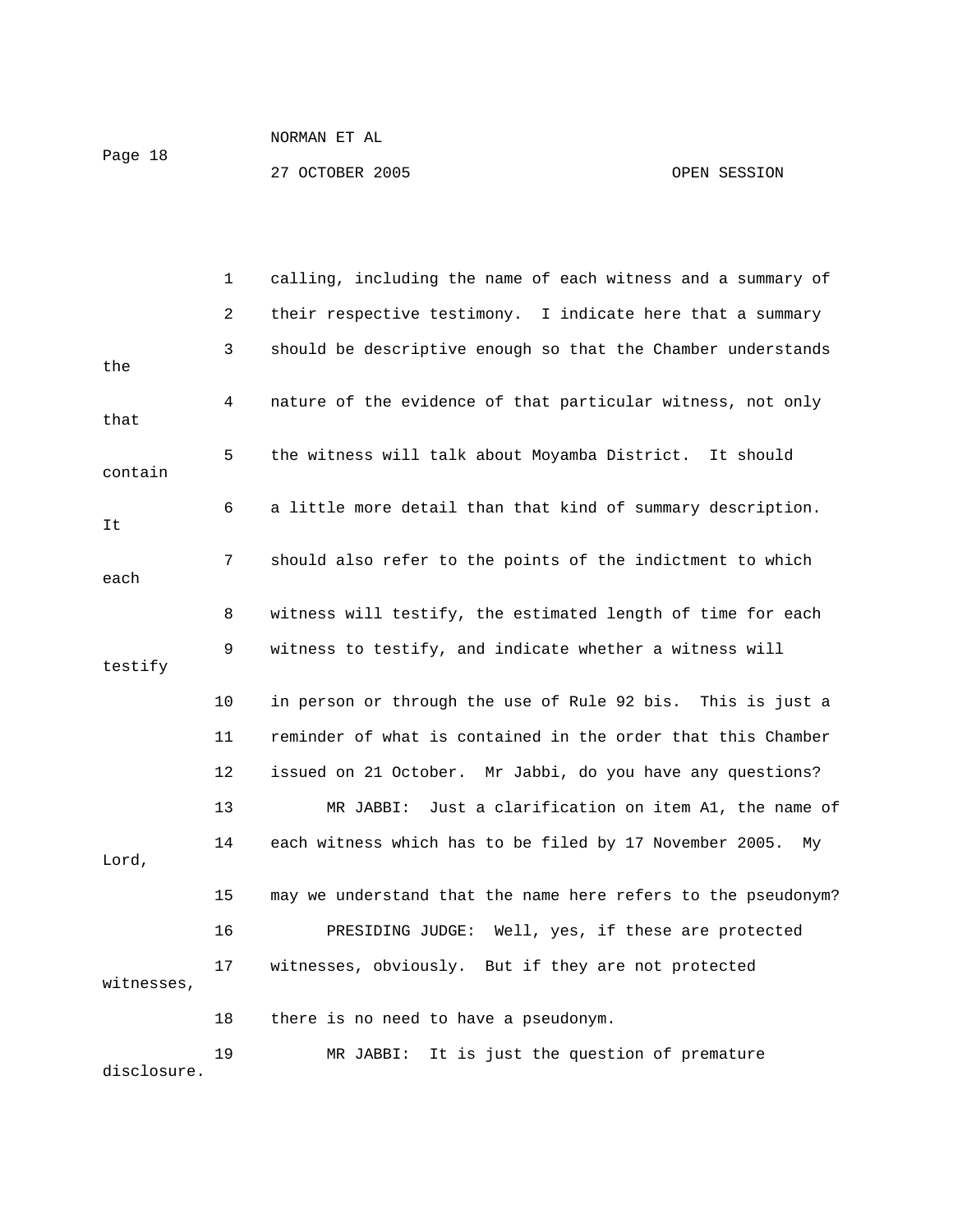| whether | 20 | We are a bit concerned about it. We want clarification         |
|---------|----|----------------------------------------------------------------|
|         | 21 | at this stage we can proceed with the pseudonym process.       |
| how     | 22 | JUDGE THOMPSON: Learned counsel, my understanding of           |
| оf      | 23 | the regime works is that the assignment of pseudonyms is part  |
| the     | 24 | the protective measures process. If the witness is not to be   |
|         | 25 | subject of protection perhaps the issue of a pseudonym doesn't |
|         | 26 | arise. Would you agree with that reasoning? It seems to be     |
| that    | 27 | implicit in the Court's regime of protected witnesses that     |
|         | 28 | in itself is a protection, or am I missing it?                 |
| safely  | 29 | MR JABBI: My Lord, it is a question of what we can             |

|         | NORMAN ET AL    |  |              |
|---------|-----------------|--|--------------|
| Page 19 |                 |  |              |
|         | 27 OCTOBER 2005 |  | OPEN SESSION |

|          |   | do at this stage.                                              |
|----------|---|----------------------------------------------------------------|
| previous | 2 | JUDGE THOMPSON: That's why we bounce back to your              |
| stage,   | 3 | question regarding whether you are contemplating at this       |
|          | 4 | or in the immediate foreseeable future, seeking protection for |
|          | 5 | any of your witnesses.                                         |
|          | 6 | MR JABBI: Since we may not be definite in our answer to        |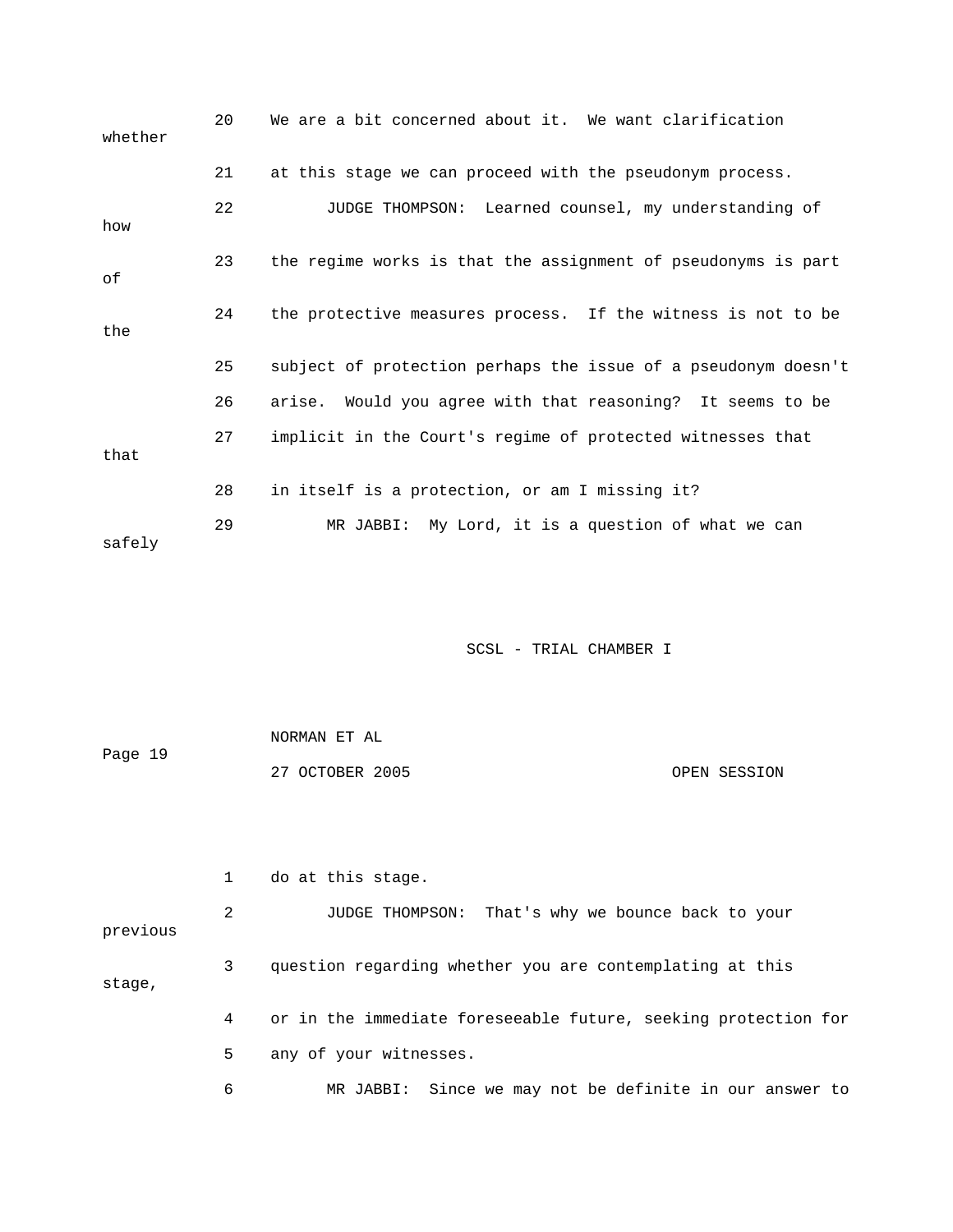7 that question at this stage, it may be safer to assume that they 8 will need protection and, therefore, operate using a pseudonym 9 process at the November 17 stage. 10 JUDGE THOMPSON: The Court may not want to proceed on 11 assumptions but on definite positions stated by you. 12 JUDGE ITOE: Dr Jabbi, you have to choose an option. Do 13 you want all your witnesses protected or what? What do you want? 14 We can't be speculating; we have to move. If you want some 15 witnesses to be protected then they will be subjected to the 16 regime of pseudonyms, and others will just have their names put 17 as witnesses. It is a question of your choosing the option to 18 seek protection for the entirety of the witnesses you intend to 19 call. This would help us move forward. 20 PRESIDING JUDGE: Bear in mind that in your application you 21 will have to justify the need for protection. It is not simply 22 because we would like their identity not to be revealed at this 23 time; you have to say why it should not be revealed at this time. 24 MR JABBI: My Lord, we are trying to clarify this with the 25 respective witnesses. As I say, at this stage we are not clear, 26 but if we have to supply that information by 17 November, then, 27 perhaps, it may be safe to assume that they need protection and 28 so we proceed by the pseudonym process, even if ultimately we do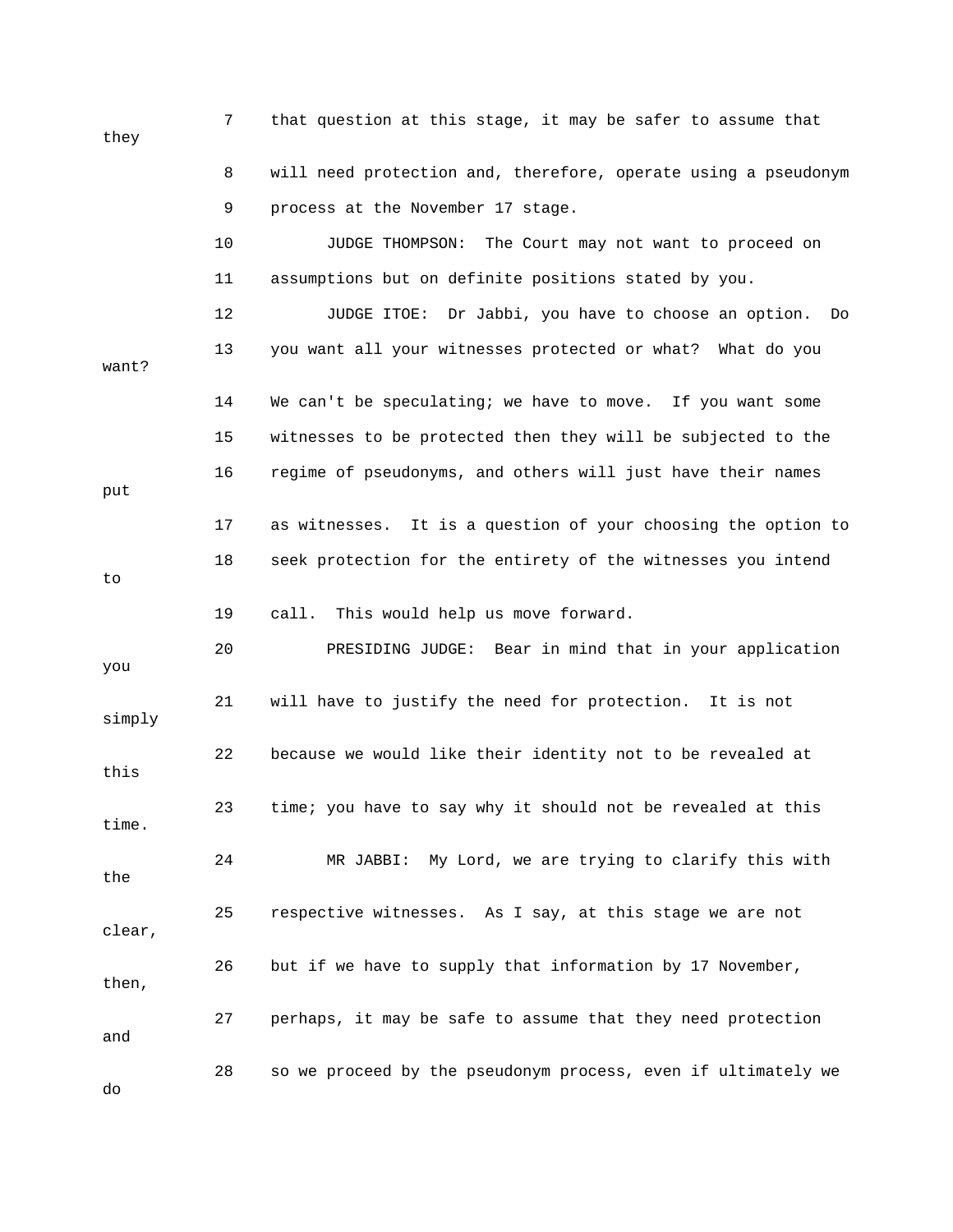29 not insist on their protection. It is just a form in which we

SCSL - TRIAL CHAMBER I

 NORMAN ET AL Page 20 27 OCTOBER 2005 CPEN SESSION

|      | $\mathbf{1}$   | respond to that question as at 17 November 2005, My Lord.      |
|------|----------------|----------------------------------------------------------------|
|      | $\overline{a}$ | PRESIDING JUDGE: Well, you will have to respond by             |
| and  | 3              | 17 November, absolutely, yes. Which means that between now     |
|      | 4              | then, presumably, if you are intending to have these witnesses |
|      | 5              | protected, you will apply for protective measures for these    |
|      | 6              | witnesses - before 17 November.                                |
|      | 7              | MR JABBI: As your Lordship pleases. We do understand.          |
| any  | 8              | PRESIDING JUDGE: Thank you. Mr Bockarie, do you have           |
|      | 9              | questions?                                                     |
| in   | 10             | MR BOCKARIE: No, Your Honour. Work is well under way           |
|      | 11             | order to fulfil the order, My Lord.                            |
|      | 12             | PRESIDING JUDGE: Thank you. Mr Margai, do you have any         |
|      | 13             | questions?                                                     |
|      | 14             | MR MARGAI: No, My Lord.                                        |
|      | 15             | PRESIDING JUDGE: Thank you. Now dealing with opening           |
|      | 16             | statements. This question is directed to the second and third  |
| make | 17             | Will the Defence for the second and third accused<br>accused.  |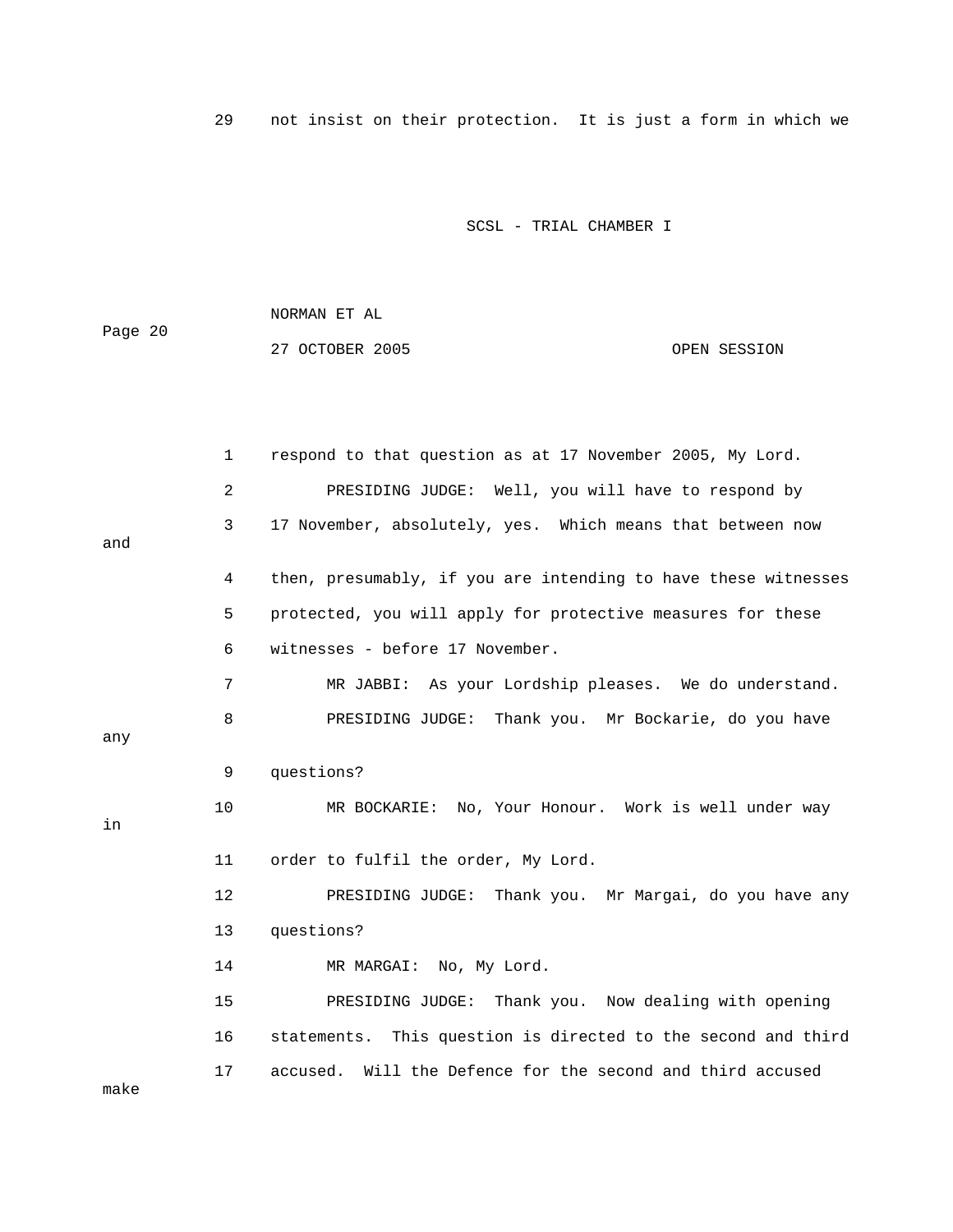18 any opening statements?

| do    | 19 | MR BOCKARIE: My Lord, we would say probably yes, but we        |
|-------|----|----------------------------------------------------------------|
|       | 20 | not want to commit ourself at this particular stage.           |
|       | 21 | PRESIDING JUDGE: That's fine. If you are prepared to           |
| stage | 22 | inform the Court, that's fine. We will not insist at this      |
| is    | 23 | that you commit yourself to say we will or we will not, but it |
| being | 24 | a possibility in your case at this particular moment; it is    |
|       | 25 | contemplated?                                                  |
|       | 26 | MR BOCKARIE: It is.                                            |
|       | 27 | PRESIDING JUDGE: Thank you. Mr Margai?                         |
|       | 28 | MR MARGAI: Yes, My Lord.                                       |
| an    | 29 | PRESIDING JUDGE: Is it the intent of your team to make         |

|         | NORMAN ET AL    |              |
|---------|-----------------|--------------|
| Page 21 |                 |              |
|         | 27 OCTOBER 2005 | OPEN SESSION |

| calling |               | opening statement on behalf of the third accused before |
|---------|---------------|---------------------------------------------------------|
|         | $\mathcal{L}$ | the evidence?                                           |
|         | 3             | MR MARGAI: Yes, My Lord.                                |
|         | 4             | PRESIDING JUDGE: You will?                              |
|         | 5             | MR MARGAI: We will.                                     |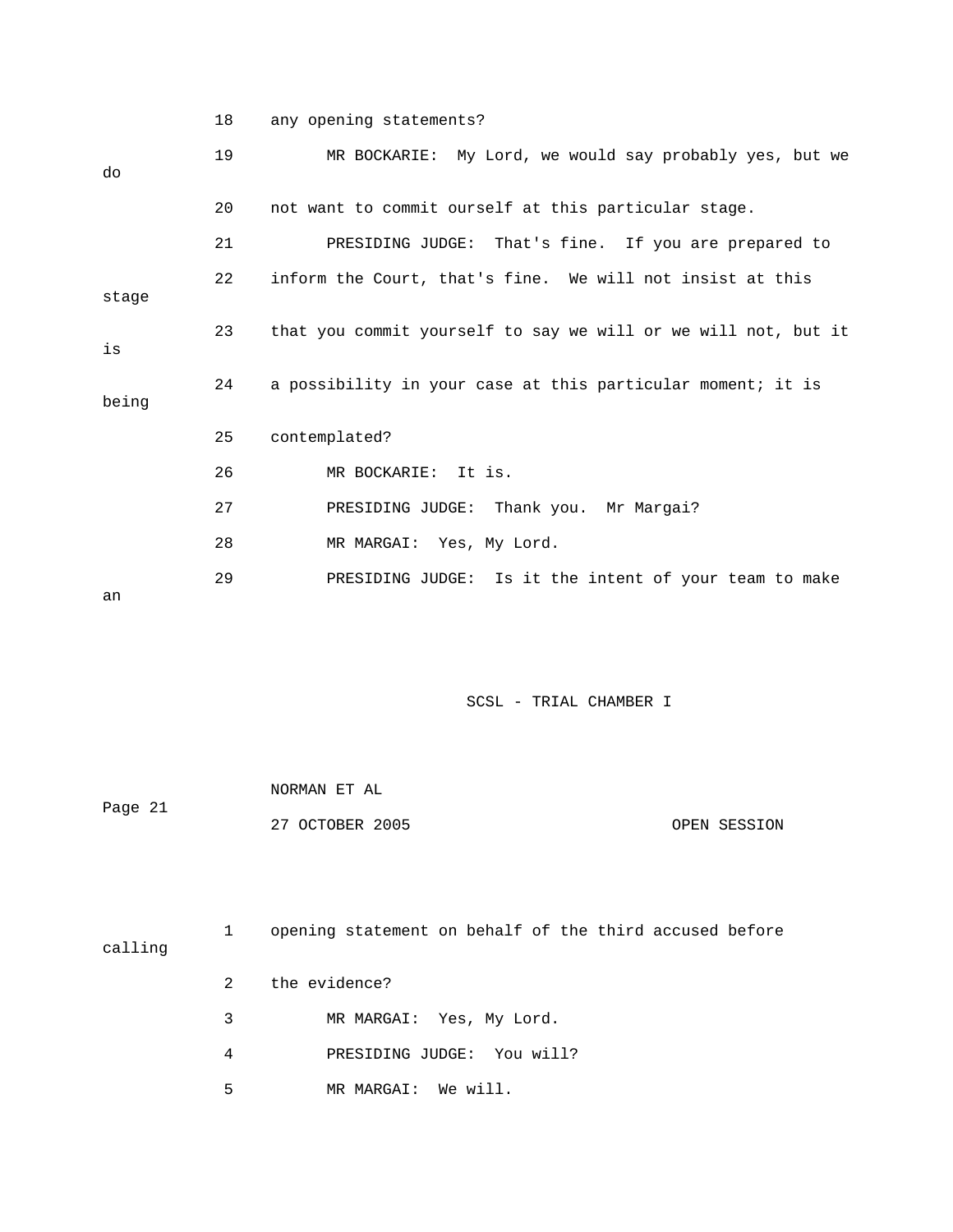|       | 6  | PRESIDING JUDGE:<br>Thank you.                                          |
|-------|----|-------------------------------------------------------------------------|
| the   | 7  | MR JABBI: My Lord, if I may just inquire, on behalf of                  |
|       | 8  | first accused, the question has not been posed.                         |
|       | 9  | PRESIDING JUDGE: Well, for the obvious reason:<br>he has                |
| do    | 10 | been afforded the opportunity and has taken the opportunity to          |
|       | 11 | so at the beginning of the trial. You may recall there was a            |
| he    | 12 | long debate on this issue and he was allowed to. Therefore,             |
| he    | 13 | had the option and we gave him the option, but made it clear            |
|       | 14 | was exercising his option then and he would not be able to do           |
| ask   | 15 | that later on in the process. That's the reason why I didn't            |
|       | 16 | you. As far as this Court understands the procedure, he has             |
|       | 17 | exercised his option already.                                           |
| Мy    | 18 | MR JABBI: We will get back to the Court on that issue,                  |
|       | 19 | Lord.                                                                   |
|       | 20 | PRESIDING JUDGE: Very well.                                             |
|       | 21 | MR WILLIAMS: May I be heard, My Lords?                                  |
| about | 22 | Yes. On what issue are you talking<br>PRESIDING JUDGE:                  |
|       | 23 | now?                                                                    |
|       | 24 | MR WILLIAMS: On the filings that are required by                        |
| know  | 25 | 17 November 2005.<br>Under $(a)(i)$ , $(ii)$ , $(iii)$ , I just want to |
|       | 26 | if these filings will be confidential filings?                          |
| you   | 27 | In what sense confidential?<br>PRESIDING JUDGE:<br>Why are              |
| If    | 28 | asking the question? I have some difficulties following you.            |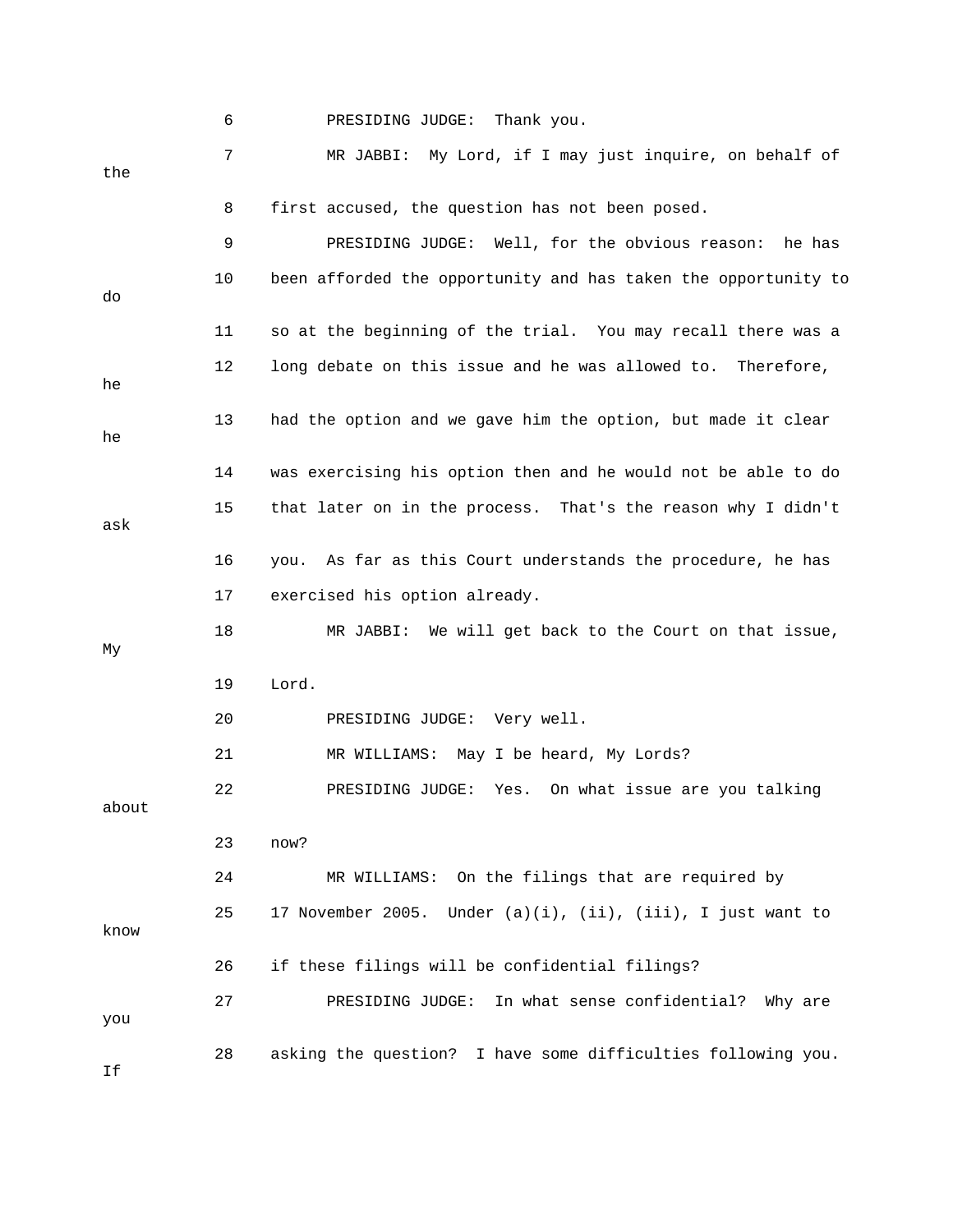29 it is confidential because you think there might be problems with

|         | NORMAN ET AL    |              |
|---------|-----------------|--------------|
| Page 22 |                 |              |
|         | 27 OCTOBER 2005 | OPEN SESSION |

| to      | $\mathbf{1}$   | their security or this kind of issue, maybe, but you will have |
|---------|----------------|----------------------------------------------------------------|
|         | $\overline{a}$ | give justification not just to say, "I would like to have that |
| be      | 3              | file made confidential." The practice, as you know, it shall   |
|         | 4              | public unless - it's not the other way around.                 |
|         | 5              | MR WILLIAMS: I'm contemplating the protective measures         |
|         | 6              | that we will be seeking, that's why I'm asking for             |
|         | 7              | clarifications, My Lord.                                       |
| if      | 8              | JUDGE THOMPSON: Can we give that answer at this stage          |
|         | 9              | we don't know whether you will be requesting confidentiality?  |
| seeking | 10             | MR WILLIAMS: We have already indicated we will be              |
|         | 11             | protective measures.                                           |
|         | 12             | JUDGE THOMPSON: For all of them?                               |
|         | 13             | MR WILLIAMS: Well, yes, My Lord, and we make the               |
|         | 14             | applications as the witnesses come forth, My Lord, as was the  |
|         | 15             | case for the Prosecution.                                      |
|         | 16             | PRESIDING JUDGE: We're not making any difference.<br>The       |
|         | 17             | Prosecution has had to meet a certain burden to say it was     |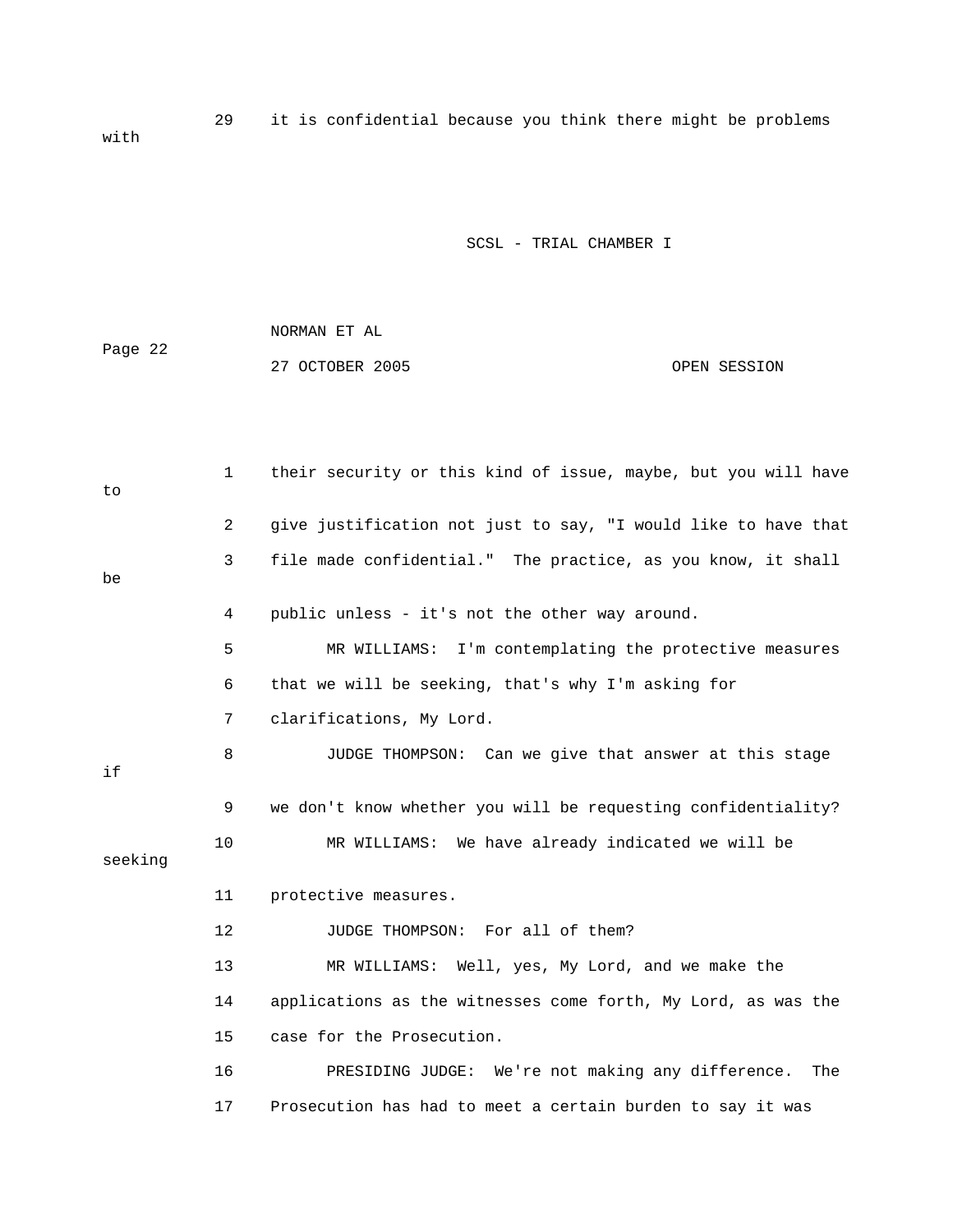|             | 18 | required and say why it was required. The same test will be    |
|-------------|----|----------------------------------------------------------------|
| we          | 19 | applicable to you and your witnesses. If you meet that test,   |
| appropriate | 20 | will grant whatever you are asking if we feel it is            |
| Justice     | 21 | and commensurate with what you are asking. As my brother       |
| a           | 22 | Thompson just said, it is difficult to answer your question in |
|             | 23 | very hypothetical way at this time. If you have the            |
|             | 24 | justification --                                               |
|             | 25 | MR WILLIAMS: The purpose of seeking protective measures        |
|             | 26 | will be defeated if the filings that I have mentioned are not  |
|             | 27 | done confidentially.                                           |
| motion      | 28 | PRESIDING JUDGE: Well, presumably you will file a              |
| presumably  | 29 | to seek protective measures for a number of witnesses,         |

 NORMAN ET AL Page 23 27 OCTOBER 2005 OPEN SESSION

 1 that's the way you will be intending to do that. In that 2 application, you will not name the witnesses per se, but you will 3 give us a number and information and if it is at that time 4 important that we know the names of these witnesses, well, make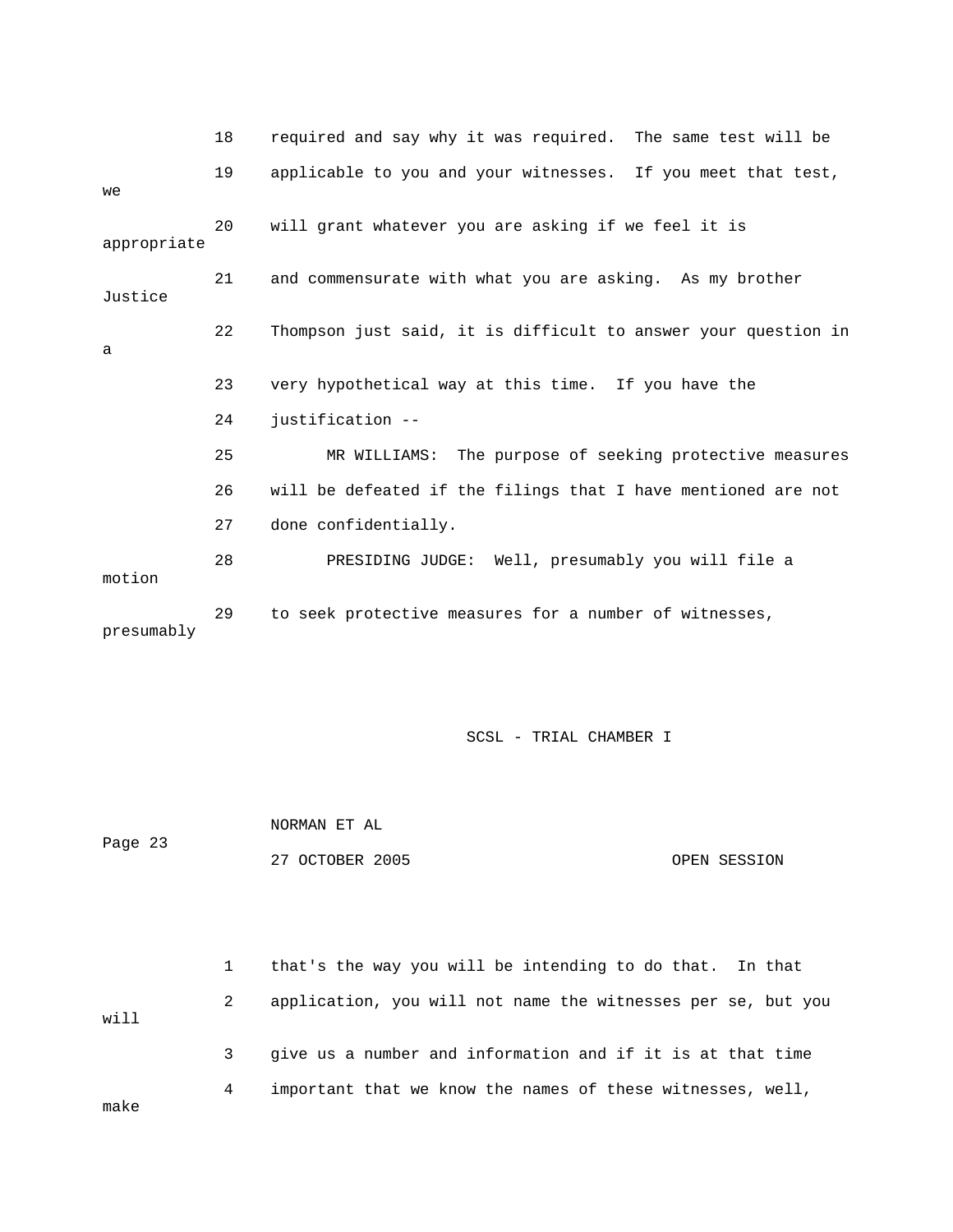| at       | 5  | an application for that to be filed confidentially. We cannot   |
|----------|----|-----------------------------------------------------------------|
|          | 6  | this stage tell you, yes, it will be confidential. We cannot    |
| not      | 7  | make that decision. We need to have information that we do      |
|          | 8  | have at this moment. I'm telling you, it is possible, but we    |
|          | 9  | will have to see what it is you're applying for and then make   |
| because, | 10 | that determination. If it is to protect their identity          |
|          | 11 | and that's why you are going to be asking for protective        |
|          | 12 | measures, we will be conscious of that aspect and look into it  |
|          | 13 | attentively.                                                    |
|          | 14 | MR WILLIAMS: Most grateful, Your Honour.                        |
|          | 15 | JUDGE ITOE:<br>I think what we are saying is that the           |
| measures | 16 | reasons, which you will advance, to seek the protective         |
| measures | 17 | will rise up to the standard that is required for these         |
| а        | 18 | to be granted by the Court, because it isn't automatic.<br>It's |
| case     | 19 | question of examining the protective measures on a case-by-     |
| be       | 20 | basis and depending, of course, on the reasons which you will   |
|          | 21 | advancing to justify the granting of those measures.            |
| the      | 22 | And perhaps to add, we will not vary<br>JUDGE THOMPSON:         |
|          | 23 | standards from what we have applied in the case of the          |
| equality | 24 | Prosecution, because that will defeat the principle of          |
|          | 25 | of arms.                                                        |
| ways.    | 26 | PRESIDING JUDGE: To add to that, there are different            |
|          | 27 | You may make your application and have attached a list of       |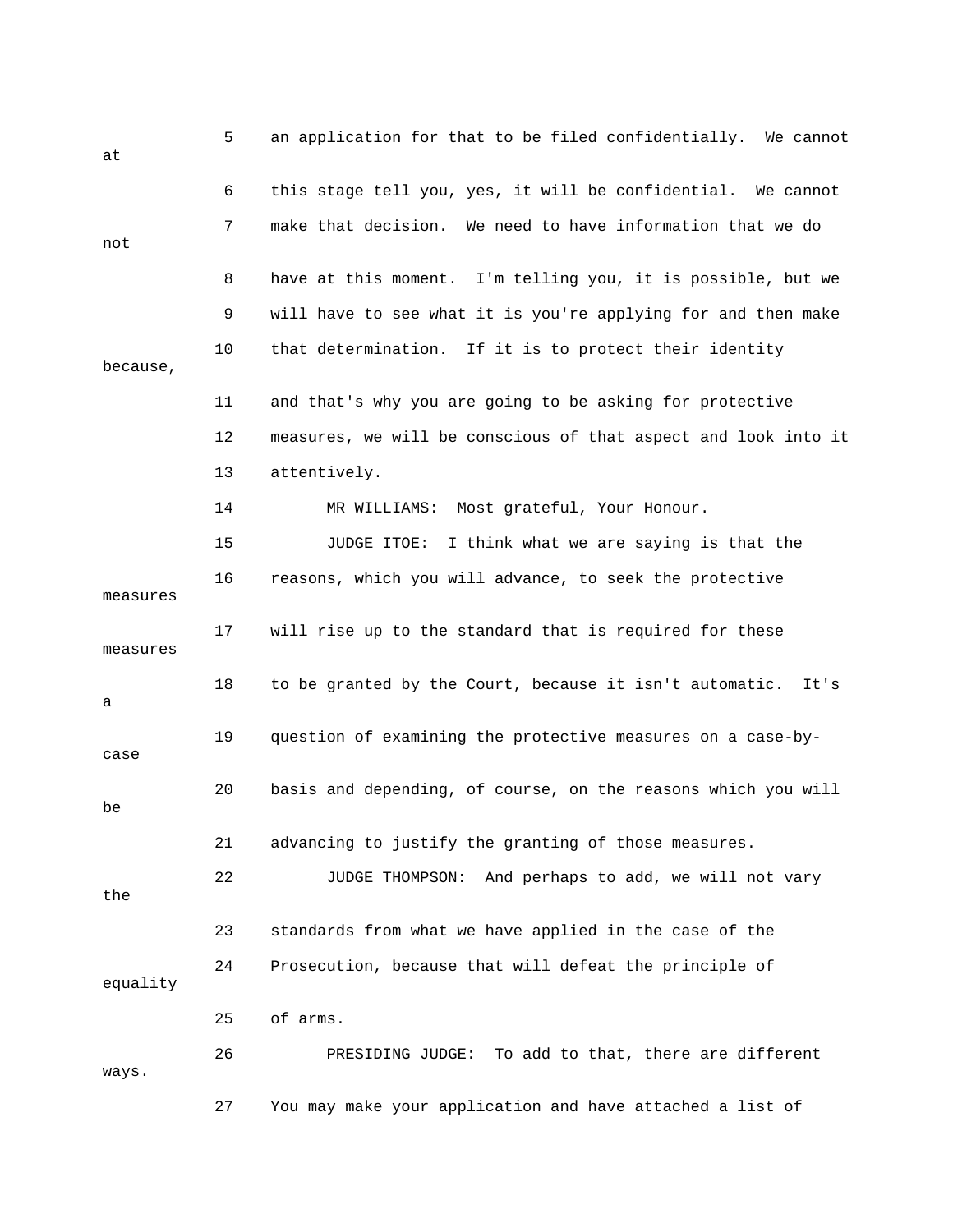|  |  | witnesses that the list will be confidential when you file it. |
|--|--|----------------------------------------------------------------|
|  |  | This is one. I don't know, there may be different groups of    |

 NORMAN ET AL Page 24 27 OCTOBER 2005 CONSIDERED SESSION

|            | $\mathbf 1$ | witnesses, some that will require this type of protection.<br>I |
|------------|-------------|-----------------------------------------------------------------|
|            | 2           | will use the example, as you know, with the Prosecution when    |
| category   | 3           | there was a child or some witnesses, there was a special        |
|            | 4           | of protection and protective measures were different than the   |
|            | 5           | other ones. This is the kind of information we will need from   |
| measures,  | 6           | you to make that determination and make what protective         |
| at         | 7           | indeed, the Court shall grant. That's as best as we can say     |
|            | 8           | this moment.                                                    |
|            | 9           | MR WILLIAMS:<br>Thank you.                                      |
| and        | 10          | PRESIDING JUDGE: We still have a few pending motions            |
|            | 11          | decisions. I think they are all leave to appeal; all            |
| <b>One</b> | 12          | applications for leave to appeal filed by the Prosecution.      |
|            | 13          | is a motion for a ruling on the admissibility of evidence, and  |
| Defence    | 14          | the other one is leave to appeal confidential decision on       |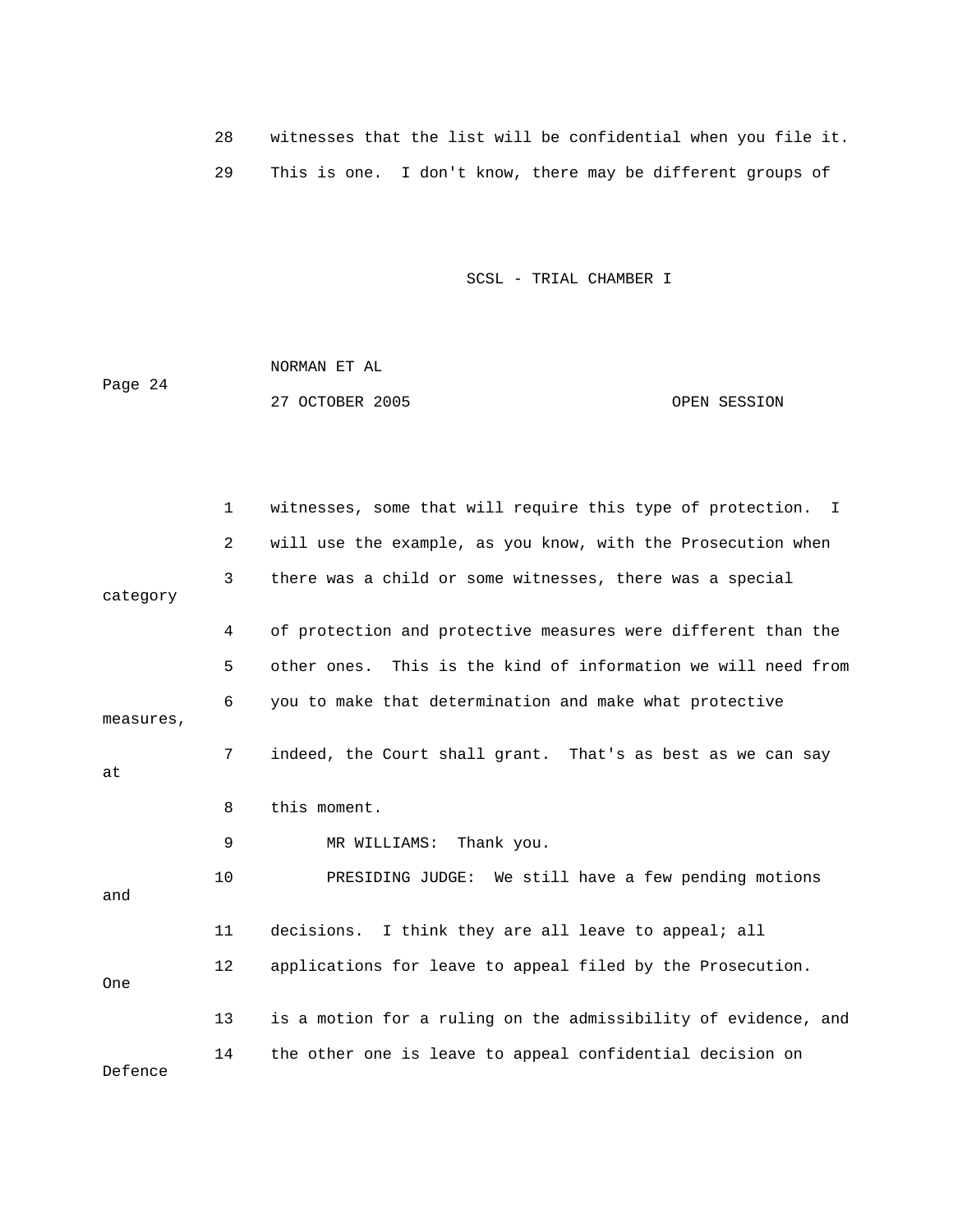| application | 15 | application regarding witness TF2-218. The third is           |
|-------------|----|---------------------------------------------------------------|
|             | 16 | for leave that has been filed two days ago, I think, with     |
| оf          | 17 | reference to the Court's decision on the motions for judgment |
|             | 18 | acquittal. This last one, the delays for filing response and  |
| course      | 19 | reply have not expired yet. We will look into it in due       |
|             | 20 | and the other ones shall be out shortly, certainly before we  |
|             | 21 | proceed further with the CDF.                                 |
|             | 22 | Is there any other matter you wish to raise at this           |
| this        | 23 | particular moment, Dr Jabbi, which should be looked into at   |
|             | 24 | status conference now?                                        |
| matter      | 25 | MR JABBI: At this stage, My Lord, we don't have any           |
|             | 26 | to raise.                                                     |
|             | 27 | MR BOCKARIE:<br>None.                                         |
|             | 28 | PRESIDING JUDGE:<br>Thank you, Mr Bockarie. Mr Margai?        |
|             | 29 | MR MARGAI:<br>None.                                           |
|             |    |                                                               |

| Page 25 | NORMAN ET AL    |              |
|---------|-----------------|--------------|
|         | 27 OCTOBER 2005 | OPEN SESSION |

 1 PRESIDING JUDGE: Turning to the Prosecution, do you wish 2 to raise any issue; any matter you would like to raise at this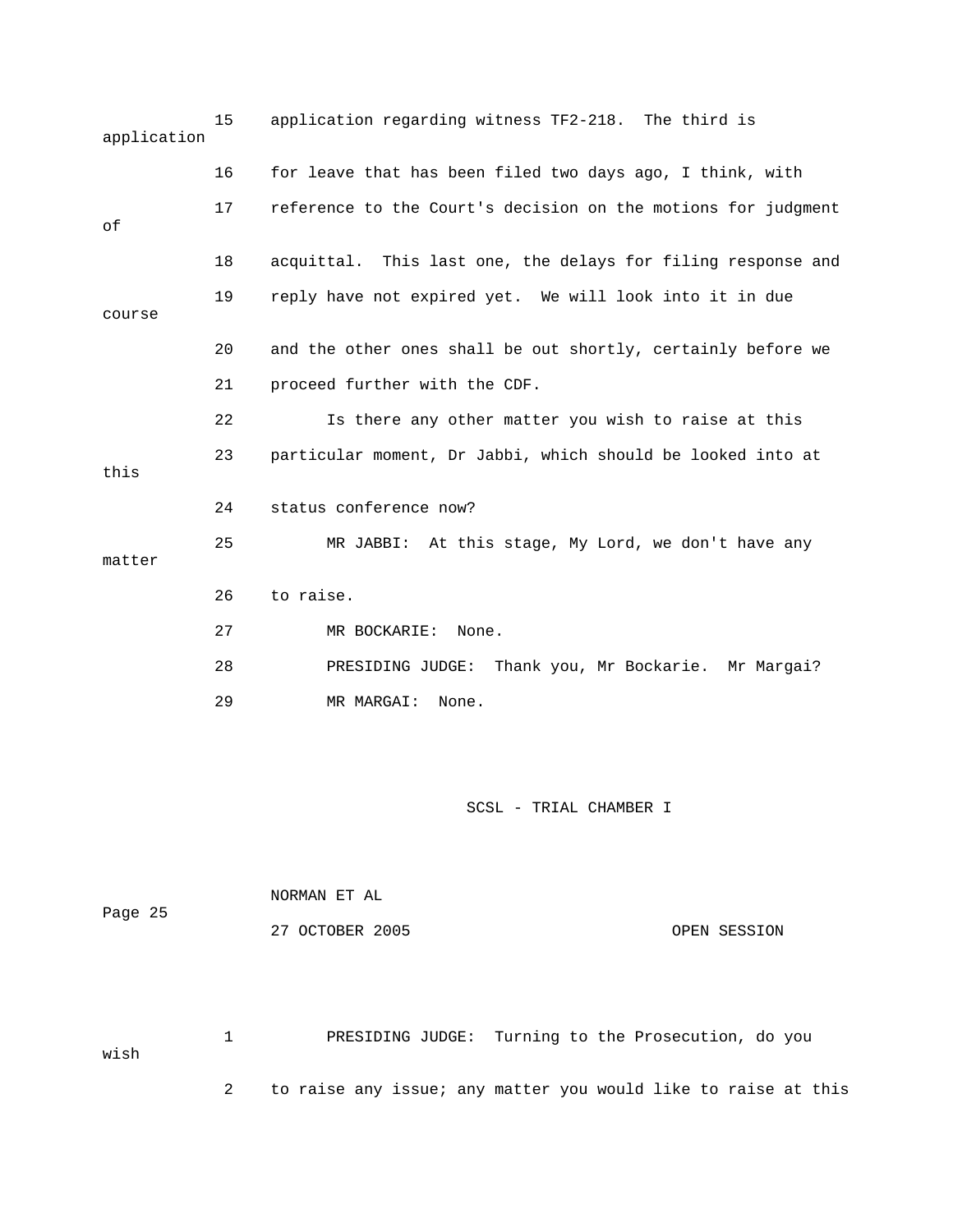3 moment?

|          | 4  | MR JOHNSON: Yes, Your Honour, if I could raise a few           |
|----------|----|----------------------------------------------------------------|
|          | 5  | issues, please. The first one just being with some general     |
|          | 6  | concerns on the start date of 17 January. The Prosecution      |
| start    | 7  | doesn't want to see anything that could possibly delay that    |
|          | 8  | date. We really would hope that we can indeed get started on   |
|          | 9  | 17 January. I would like to raise some issues now or concerns  |
|          |    |                                                                |
| that.    | 10 | that we have that I can foresee might be some concerns with    |
| trial,   | 11 | The Defence, if you look at their estimates on their           |
|          | 12 | they have given a total of eight trial sessions based on, for  |
| weeks    | 13 | planning purposes, six weeks each, which puts us up to 48      |
| things   | 14 | of trial on the Defence case alone. We are hoping that as      |
| but      | 15 | progress, witness lists will be reduced and things like that,  |
|          | 16 | we don't know anything on that at this point.                  |
|          | 17 | My point is we are putting off a lot of decisions until        |
| to       | 18 | 11 January, only six days before the Defence case is scheduled |
| going    | 19 | decisions such as the number of witnesses they're<br>start:    |
| will     | 20 | to call; decisions such as the order that the Defence case     |
| the      | 21 | proceed with, will they go second, third accused; when will    |
|          | 22 | accused testify; where will joint witnesses fit into this      |
|          | 23 | process, and all of these things. I'm quite concerned that     |
| January, | 24 | depending on some of the decisions that are made on 11         |
| these    | 25 | which is where you have set aside time to deal with many of    |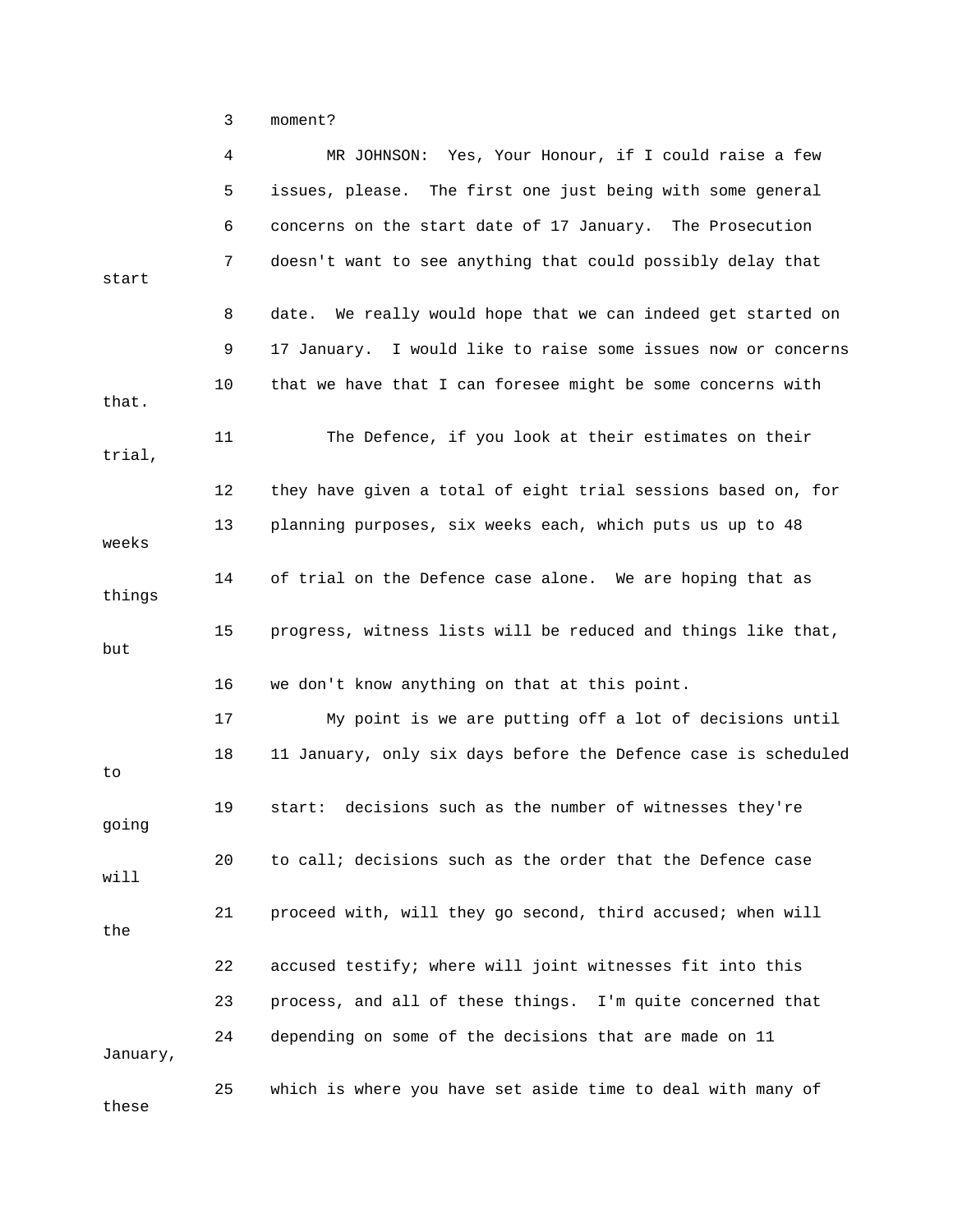26 issues, depending on those decisions, could that have an effect 27 on us being able to start the trial on 17 January? 28 What I'm proposing is that, if possible, we can have 29 another status conference shortly after 17 November for the

```
 NORMAN ET AL 
Page 26 
            27 OCTOBER 2005 CPEN SESSION
```

| have        | $\mathbf{1}$ | Defence filings. 17 November is even another issue. Do we      |
|-------------|--------------|----------------------------------------------------------------|
|             | 2            | applications for protective measures that will be made between |
| whether     | 3            | now and 17 November? It is very difficult for us to say        |
| don't       | 4            | we would oppose those applications at this time, because we    |
|             | 5            | know what the justification will be for them. I'm suggesting   |
|             | 6            | possibly a status conference shortly after 17 November, but    |
| sort        | 7            | certainly before the recess might be appropriate so we can     |
| Prosecution | 8            | out some of these issues so the Defence teams and the          |
|             | 9            | would have time to react to some of those decisions before     |
| That        | 10           | 17 January, the scheduled start date for the Defence case.     |
| bring       | 11           | is my first issue. I have one or two more I would like to      |
|             | 12           | Go ahead?<br>up.                                               |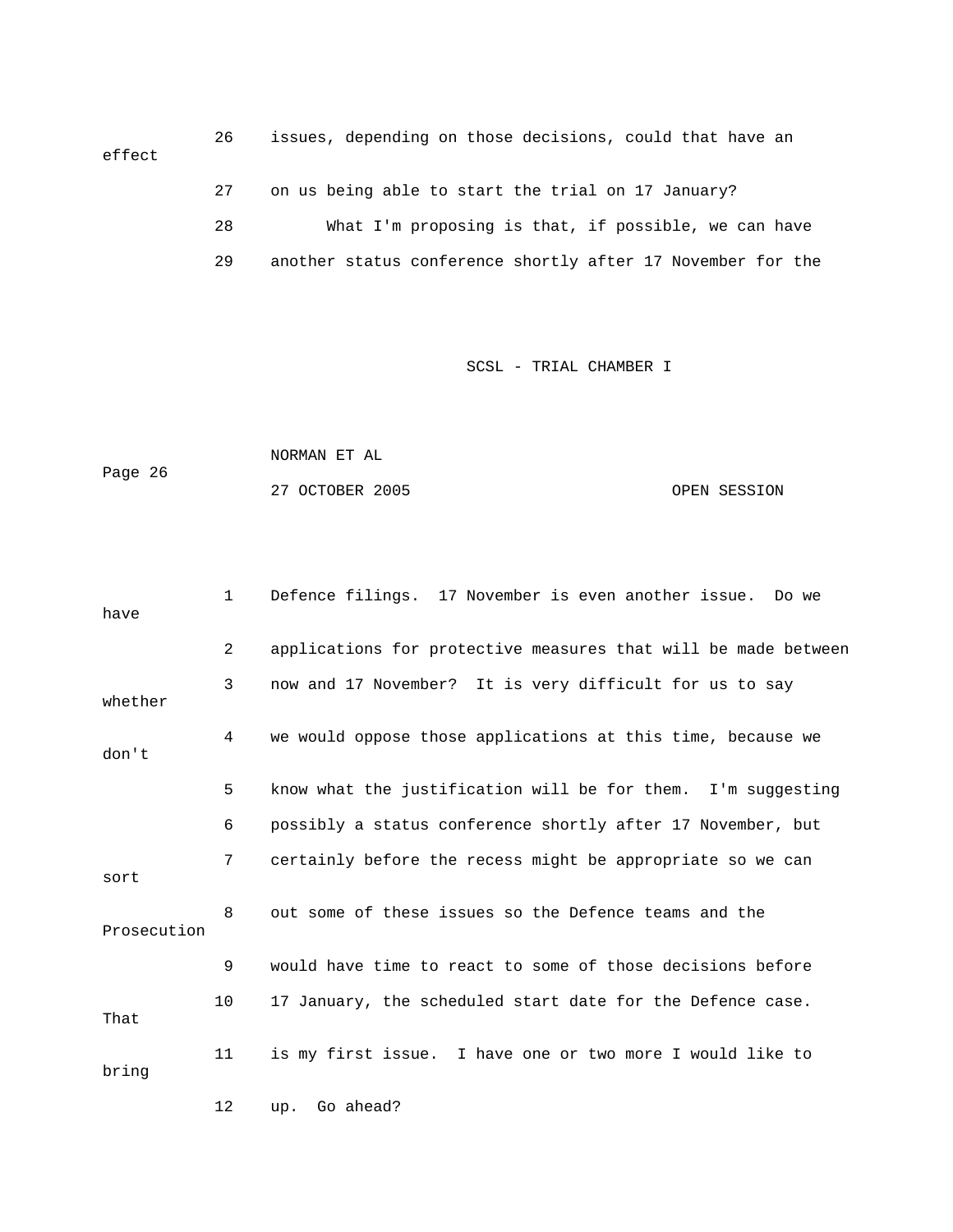13 PRESIDING JUDGE: Yes.

 14 MR JOHNSON: Another issue, there is nothing in your order 15 dealing with your option under Rule 73 ter (B) order the Defence 16 to disclose witness statements to either the Chamber or to the 17 Prosecution. You've discussed a little bit about the content of 18 the witness summaries that Defence are required to file on 19 17 November. Perhaps if you're not going to go down -- this 20 certainly is not an issue that anybody is prepared to argue now. 21 Basically, I'm just looking for an indication from you if you are 22 not considering ordering Defence to disclose to the Prosecution 23 witness statements, then we may come forward with an application 24 for that and then it can be properly argued. 25 PRESIDING JUDGE: I think I can answer your question on 26 this very easily. This is part of the pre-Defence conference and 27 the pre-Defence conference, as you know, is scheduled for 28 11 January. Obviously it will form part of that conference at 29 that particular moment. I can only suggest to you that it may be

SCSL - TRIAL CHAMBER I

 NORMAN ET AL Page 27

27 OCTOBER 2005 OPEN SESSION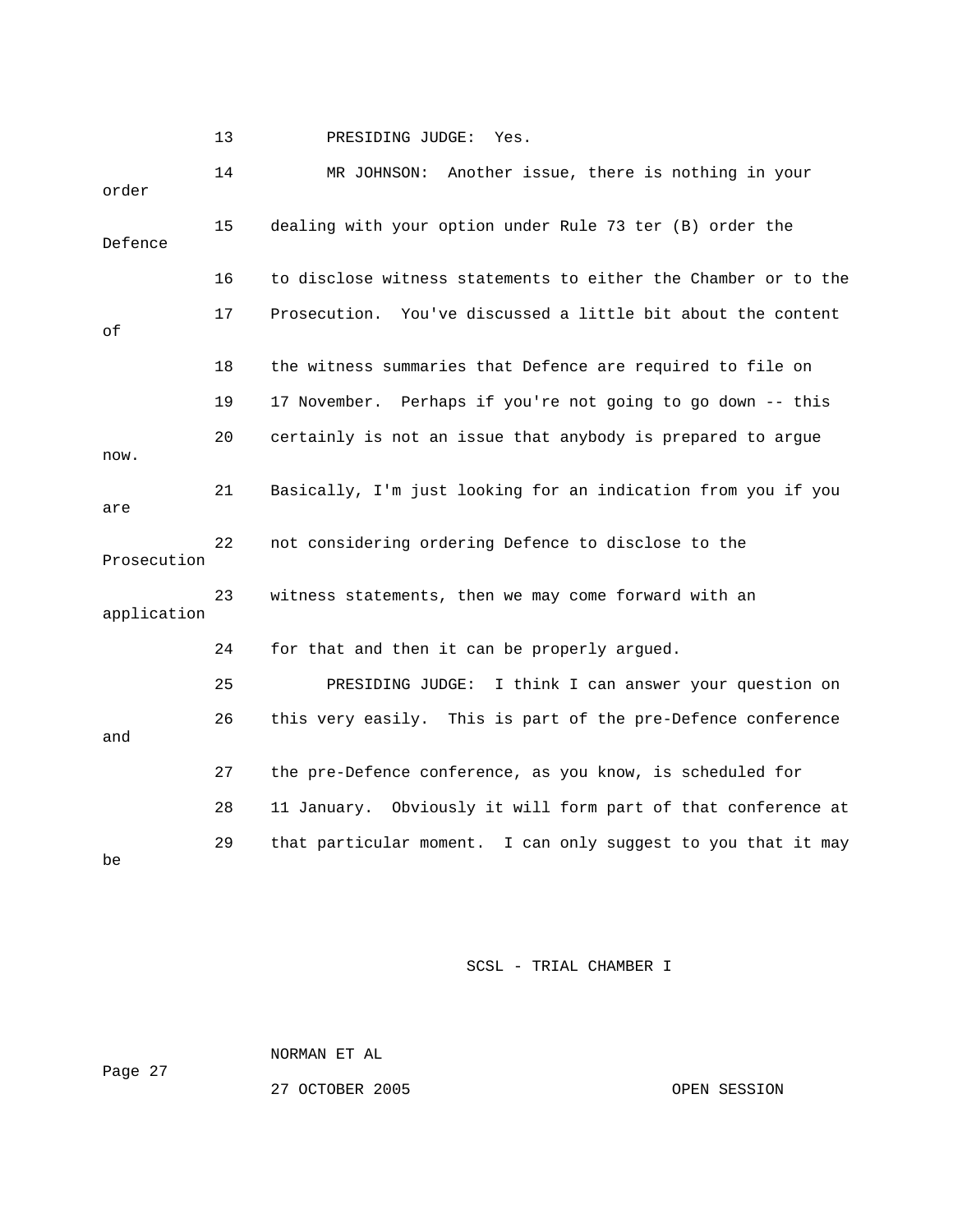| have      | 1  | premature, as an observation at this moment. That's why we    |
|-----------|----|---------------------------------------------------------------|
|           | 2  | not issued any direction in this respect.                     |
|           | 3  | That might reinforce my suggestion that we<br>MR JOHNSON:     |
| SO        | 4  | move the pre-Defence conference up before the holidays again  |
| statement | 5  | we can react to that and, if we do go down the road of        |
|           | 6  | of disclosure, they can be disclosed before the start of the  |
|           | 7  | Defence case.                                                 |
|           | 8  | PRESIDING JUDGE: On your first observation, I can say         |
| the       | 9  | we've taken note of that. Certainly, we are concerned about   |
| as        | 10 | timings of all of this as well, and we would like in as much  |
| to        | 11 | it is possible to proceed, as we have said, on 17 January and |
| pause.    | 12 | start to move ahead and not start one day and then have to    |
|           | 13 | Come 17 November, we will examine what is happening and if we |
| think     | 14 | feel it might be necessary, we will take whatever action we   |
|           | 15 | is appropriate and, maybe, as you have suggested, a status    |
| this      | 16 | conference. But we are not prepared to commit ourselves at    |
|           | 17 | moment, except to say we will look at the picture and make a  |
| it        | 18 | determination. If we feel, in the interests of justice, we do |
| are       | 19 | sooner or have a status conference prior to the pre-trial, we |
|           | 20 | not necessarily adverse to that at this moment.               |
|           | 21 | MR JOHNSON:<br>Thank you, Your Honour. I have one more        |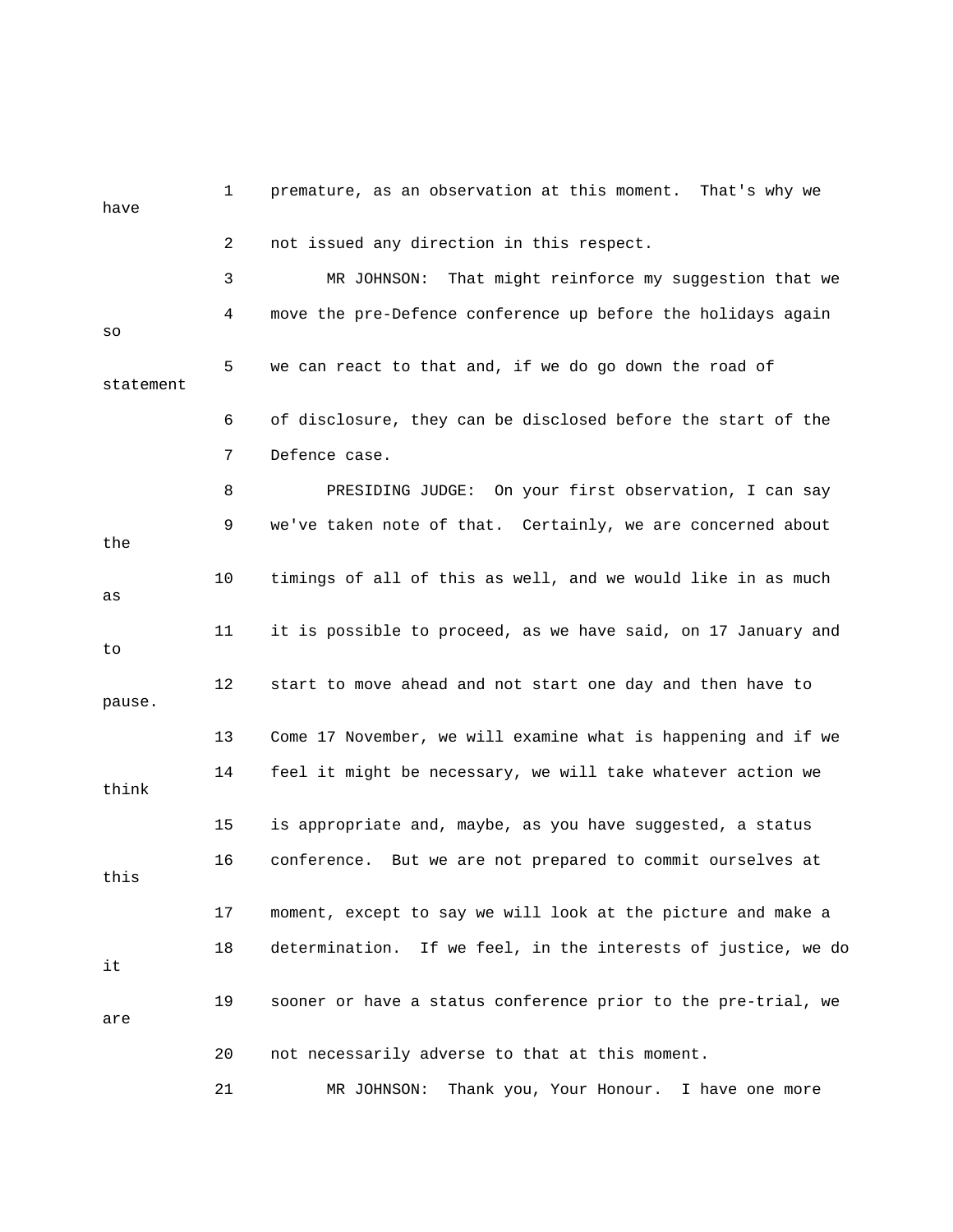|          | 22 | issue. I hope this is the appropriate place to bring it up,    |
|----------|----|----------------------------------------------------------------|
| On       | 23 | although not necessarily related to the start of the trial.    |
|          | 24 | Friday, the Defence teams for the first and second accused, I  |
| your     | 25 | believe it was, filed a letter asking for clarification of     |
| prepared | 26 | decision on motion for acquittal. We, of course, have          |
| here     | 27 | and I can file within 15 minutes of the time we walk out of    |
| saying   | 28 | or bring to you our letter in response to that, of course      |
| оf       | 29 | there is no need for clarification of that decision in respect |

|         | NORMAN ET AL    |              |
|---------|-----------------|--------------|
| Page 28 |                 |              |
|         | 27 OCTOBER 2005 | OPEN SESSION |

 1 the letter that Defence counsel sent to you. I was just curious 2 if a letter is really the appropriate way to deal with the 3 question of this -- 4 PRESIDING JUDGE: Mr Johnson, I will cut you short. We 5 have responded. I think it may have been delivered yesterday, 6 I'm not sure. Action has been taken in that respect. 7 MR JOHNSON: Thank you, Your Honour, if you can bear with 8 me for just 10 seconds.